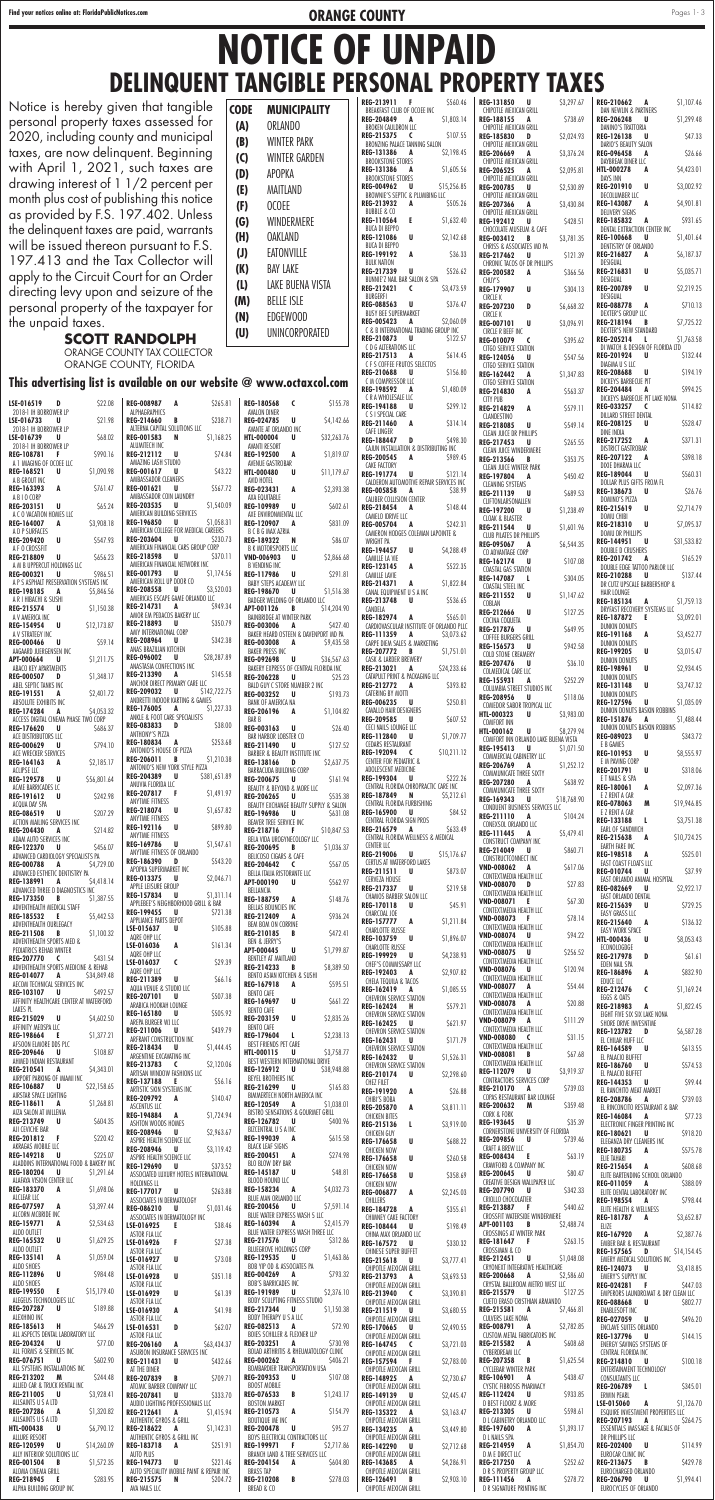## **ORANGE COUNTY Find your notices online at: FloridaPublicNotices.com**

| EUROGAN S L INC                                                                     | <b>REG-176304</b><br>$\epsilon$<br>\$155.56                                     | LSE-016938<br><b>U</b><br>S45.03                                                 | REG-208764 U<br>S119.08                                                      | <b>REG-188633</b><br>\$108.02<br>B                                           | \$339.52<br>REG-172338 C                                                             |
|-------------------------------------------------------------------------------------|---------------------------------------------------------------------------------|----------------------------------------------------------------------------------|------------------------------------------------------------------------------|------------------------------------------------------------------------------|--------------------------------------------------------------------------------------|
| <b>REG-077421</b><br>\$157.56<br>B                                                  | GAMESTOP<br><b>REG-157608</b><br>U<br>\$90.81                                   | HP FLORIDA I LLC<br>LSE-016939<br>U<br>\$21.01                                   | J M C FOOD MARKET INC<br>\$6,108.16<br>REG-211747 U                          | JERSEY MIKE'S SUBS<br>\$220.99<br><b>REG-213056</b><br>- E                   | MADDIE & DADDIE<br>\$2,301.32<br>REG-148753<br>U                                     |
| EUROTECH GERMAN CAR SERVICE INC<br><b>REG-206853</b><br>\$102.94<br>B               | GAMESTOP<br>REG-118883<br>A<br>\$265.01                                         | HP FLORIDA I LLC<br>LSE-016940<br>\$35.98<br>A                                   | J P MORGAN CHASE BANK NA<br>REG-215876 A<br>\$7,769.40                       | JET HOMELOANS LLC<br>\$635.11<br>REG-178679<br>B                             | MAGIC DESIGN CORP<br>\$770.08<br><b>REG-195224</b><br>A                              |
| EVELYN & ARTHUR<br><b>REG-210835</b><br>\$4,752.04<br>A                             | GAMESTOP<br>REG-121693<br>U<br>\$1,285.43                                       | HP FLORIDA I LLC<br>\$23.34<br>LSE-016459<br>U                                   | J P MORGAN CHASE BANK NA<br>\$8,750.52<br>REG-216739 U                       | JEWELS BY PETER B LLC<br><b>REG-212588</b><br>U<br>\$36.70                   | MAGNOLIA<br>\$580.60<br>REG-113278<br>A                                              |
| EVERGLADES CANOE COMPANY LLC<br><b>REG-207930</b><br>U<br>\$270.10                  | GAMESTOP<br>REG-120951<br>\$53.13<br>A                                          | HPA BORROWER 2016 ML LLC<br>LSE-016465<br>\$66.85<br>- 6                         | J P MORGAN CHASE BANK NA<br>REG-213865<br>\$6,603.52<br>U                    | JOHN VARVATOS ENTERPRISES INC<br>REG-208115<br>U<br>\$602.08                 | MAGRUDER LASER VISION                                                                |
| EVERIX INC                                                                          | GAMESTOP                                                                        | HPA BORROWER 2016-1 LLC                                                          | J P MORGAN CHASE BANK NA                                                     | JOYFUL GARDEN                                                                | <b>REG-210067</b><br>\$18,334.81<br>A<br>MAJORS INVESTMENTS                          |
| LSE-015824<br>A<br>\$35.10<br>EVOLVE IP LLC                                         | U<br>REG-108431<br>\$1,246.38<br>GAMESTOP                                       | \$44.59<br>LSE-016466<br>- н<br>HPA BORROWER 2016-1 LLC                          | REG-218306 A<br>\$11,551.94<br>J P MORGAN CHASE BANK NA                      | <b>REG-217210</b><br>U<br>\$2,755.48<br><b>JUICY CRAB</b>                    | \$1,298.76<br><b>REG-189760</b><br>A<br>MANCHU WOK                                   |
| \$31.52<br>LSE-015671<br>A<br>EVOLVE IP LLC                                         | <b>REG-002904</b><br>U<br>\$624.15<br>GAMESTOP                                  | \$28.71<br>LSE-016467<br>- F<br>HPA BORROWER 2016-1 LLC                          | \$120.06<br>VND-005517 L<br>J P MORGAN CHASE BANK NA                         | \$197.85<br>REG-211361<br>A<br>JUMP MINISTRIES INC                           | \$372.85<br><b>REG-156557</b><br>- F<br>MANHEIM ORLANDO                              |
| REG-186195<br>\$57,435.00<br>U<br>EVOLVE MEDIA GROUP LLC                            | \$567.99<br>REG-201903<br>A<br>GANT U S A CORP                                  | \$79.29<br>LSE-016468<br>IJ<br>HPA BORROWER 2016-1 LLC                           | \$113.12<br><b>VND-005520</b><br>J P MORGAN CHASE BANK NA                    | \$128.95<br><b>REG-208137</b><br>A<br>JUNCTION BAR & RESTAURANT              | <b>REG-216260</b><br>\$5,362.08<br>- U<br>MANNY'S ORIGINAL CHOPHOUSE                 |
| <b>REG-085957</b><br>\$2,409.33<br>A<br>EXCEL PRESENTATION SERVICES INC             | REG-217626<br>U<br>S218.76<br>GARCIA MARCOS CESAR ARRABAL                       | LSE-016469<br>\$220.17<br>U<br>HPA BORROWER 2016-1 LLC                           | \$54.38<br>VND-005523 L<br>J P MORGAN CHASE BANK NA                          | REG-203125 A<br>\$99.01<br>K E J PRODUCTIONS INC                             | REG-194101<br>\$742.01<br>A<br>MAOZ VEGETARIAN                                       |
| REG-207915<br>\$3,706.24<br>A<br>EXCELLENCE ASSISTED LIVING FACILITY                | REG-181683<br>A<br>\$184.80                                                     | \$66.40<br>LSE-016470<br>U                                                       | \$54.47<br>VND-005525 K                                                      | <b>REG-107439</b><br>\$745.49<br>A                                           | <b>REG-117650</b><br>\$476.09<br>- F                                                 |
| <b>REG-180419</b><br>\$7,425.36<br>A                                                | GARDEN BUFFET LLC<br><b>REG-099346</b><br>U<br>\$482.84                         | HPA BORROWER 2016-1 LLC<br>LSE-016471<br>S79.13<br>U                             | J P MORGAN CHASE BANK NA<br>\$54.47<br>VND-005526 K                          | K G R PLUMBING INC<br>LSE-015818<br>A<br>\$3,781.49                          | MARCO ANTHONY ITALIAN RESTAURANT<br>REG-004591 D<br>\$35.95                          |
| EXHIBIT DESIGN GROUP INTERNATIONAL LLC<br>SGN-001348<br>U.<br>\$1,042.58            | GARIBALDI MEXICAN RESTAURANT<br>REG-192802<br>\$2,748.38<br>A                   | HPA BORROWER 2016-1 LLC<br>LSE-016472<br>\$41.10<br>U                            | J P MORGAN CHASE BANK NA<br>VND-005527 L<br>\$303.38                         | K2 CAPITAL GROUP LLC<br>LSE-015819<br>\$729.43<br>U                          | MARK BOYLAN DR<br>\$819.54<br><b>REG-187188</b><br>A                                 |
| EXIT NOW OUTDOOR LLC<br><b>REG-212077</b><br>\$536.65<br>U                          | <b>GARMOR INC</b><br><b>U</b><br><b>REG-200466</b><br>\$121.39                  | HPA BORROWER 2016-1 LLC<br>LSE-016473<br>\$29.96<br>A                            | J P MORGAN CHASE BANK NA<br>\$102.80<br><b>VND-005529 K</b>                  | K2 CAPITAL GROUP LLC<br>\$557.81<br><b>REG-203295</b><br>A                   | MARKET ON MAGNOLIA<br><b>REG-202853</b><br>\$196.03<br>$\epsilon$                    |
| EXPONENTS INSTA U S A INC<br>REG-216928<br>\$1,147.62<br>U                          | GARRANTY BON BAGAY RESTAURANT<br>\$802.62<br><b>REG-013663</b><br><b>U</b>      | HPA BORROWER 2016-1 LLC<br>\$67.74<br>LSE-016474<br>$\epsilon$                   | J P MORGAN CHASE BANK NA<br>\$54.47<br>VND-005533 K                          | KAFKA MEDIA GROUP INC<br><b>REG-020207</b><br>\$1,038.04<br>U                | MARKET TO TABLE LLC<br>\$87.50<br>LSE-017274<br><b>U</b>                             |
| <b>EXPRESS FAMILY CLINIC</b><br>REG-164789<br>\$142.99<br>U                         | GARY'S QUALITY MIRRORS & GLASS                                                  | HPA BORROWER 2016-1 LLC                                                          | J P MORGAN CHASE BANK NA                                                     | KANGAROO EXPRESS<br><b>HTL-000023</b><br>\$1,052.47<br>U                     | MARLIN LEASING INC                                                                   |
| <b>EXPRESS FAMILY CLINIC</b>                                                        | REG-139390<br><b>U</b><br>\$17,480.59<br>GENICON                                | \$66.59<br>LSE-016475<br>B<br>HPA BORROWER 2016-1 LLC                            | \$54.55<br><b>VND-005534</b><br>К<br>J P MORGAN CHASE BANK NA                | KATERINA HOTEL ORLANDO                                                       | \$3,999.64<br>LSE-007978<br>A<br>MARLIN LEASING INC                                  |
| <b>REG-194264</b><br>\$562.47<br>A<br>EXTRA SHUTTERS & SHADES INC                   | REG-212916<br>- E<br>\$127.26<br>GEO POINT SURVEYING                            | LSE-016083<br>\$80.10<br>D<br>HPA BORROWER 2016-1 LLC                            | \$102.17<br>VND-005535 K<br>J P MORGAN CHASE BANK NA                         | \$38.02<br><b>REG-208031</b><br>A<br>KATHI ROLLS                             | LSE-007979<br>\$1,703.66<br>A<br>MARLIN LEASING INC                                  |
| <b>REG-087144</b><br>U<br>\$35,278.98<br>FECCINC                                    | REG-129310<br>\$297.84<br>A<br>GILFORD JOHNSON FLOORING LLC                     | LSE-016084<br>\$34.82<br>D<br>HPA BORROWER 2016-2 LLC                            | \$54.47<br><b>VND-005544 K</b><br>J P MORGAN CHASE BANK NA                   | <b>REG-164328</b><br>\$698.16<br>D<br>KATRINA M SCHROEDER DMD                | LSE-007981<br>\$1,753.50<br>IJ<br>MARLIN LEASING INC                                 |
| <b>REG-218804</b><br>\$2,326.80<br>A<br>F FORTY FIVE NONA                           | <b>REG-166577</b><br>A<br>\$897.90<br>GIORDANO'S RESTAURANT                     | LSE-016476<br>S <sub>28</sub> .16<br>- E<br>HPA BORROWER 2016-2 LLC              | VND-006275 U<br>\$137.61<br>J P MORGAN CHASE BANK NA                         | REG-211754<br>U<br>\$3,594.98<br>KEKE'S BREAKFAST CAFE                       | LSE-007982<br>\$2,971.73<br>U<br>MARLIN LEASING INC                                  |
| REG-210518<br>\$301.16<br>U<br>F I M C PARTNERS LP                                  | <b>REG-014039</b><br>U<br>\$206.28<br>GIOVANNI'S PIZZA & SUBS                   | LSE-016477<br>\$22.51<br>— н<br>HPA BORROWER 2016-2 LLC                          | \$23.03<br>VND-006276 K<br>J P MORGAN CHASE BANK NA                          | REG-213754<br>\$3,650.32<br>D<br>KEKE'S BREAKFAST CAFE                       | \$211.17<br>LSE-008675<br>A                                                          |
| REG-197796<br>\$423.30<br>A<br>FACTUR CORPORATION                                   | REG-218186<br>\$25.96<br>A                                                      | \$21.95<br>LSE-016478<br>- F                                                     | \$54.47<br>VND-006434 K                                                      | \$380.66<br><b>REG-175288</b><br>B<br>KEKE'S BREAKFAST CAFE                  | MARLIN LEASING INC<br>\$1,534.01<br>LSE-008677<br>B                                  |
| HTL-000311<br>\$41,366.96<br>A                                                      | GIUSEPPE ZANOTTI<br>REG-214372 U<br>\$326.23                                    | HPA BORROWER 2016-2 LLC<br>\$41.09<br>LSE-016479<br>U                            | J P MORGAN CHASE BANK NA<br>\$54.47<br>VND-006522 K                          | REG-191487<br>\$534.27<br>A                                                  | MARLIN LEASING INC<br>\$861.74<br>LSE-008678<br><b>C</b>                             |
| <b>FAIRFIELD INN</b><br>\$11,853.21<br><b>HTL-000372</b><br>A                       | GIVATI FIREARMS<br><b>REG-150998</b><br>\$96.48<br>D                            | HPA BORROWER 2016-2 LLC<br>\$73.57<br>LSE-016480<br>U                            | J P MORGAN CHASE BANK NA<br>\$111.60<br>VND-006523 K                         | KENNY HARRIS LANDSCAPE SERVICE<br>\$127.09<br>APT-000521<br><b>U</b>         | MARLIN LEASING INC<br>\$482.33<br>LSE-008679<br>D                                    |
| FAIRFIELD INN & SUITES<br><b>HTL-000374</b><br>\$10,128.55<br>U                     | GLAZING SPECIALISTS INC<br>\$490.03<br><b>REG-215751</b><br>A                   | HPA BORROWER 2016-2 LLC<br>\$41.09<br>LSE-016481<br>U                            | J P MORGAN CHASE BANK NA<br>\$54.38<br>VND-006605 L                          | KENSINGTON COTTAGES<br>REG-216754<br>\$24,470.53<br>A                        | MARLIN LEASING INC<br><b>LSE-008680</b><br>\$1,340.42<br>-E                          |
| FAIRFIELD INN & SUITES<br><b>HTL-000310</b><br>U<br>\$26,910.70                     | <b>GLOBAL MATTRESS U S A LLC</b><br><b>REG-014150</b><br>U<br>\$536.91          | HPA BORROWER 2016-2 LLC<br>LSE-016482<br>\$34.86<br>U                            | J P MORGAN CHASE BANK NA<br>VND-006786 L<br>\$122.93                         | KHRYSOS INDUSTRIES INC<br>REG-215892<br>U<br>\$219.29                        | MARLIN LEASING INC<br>\$277.64<br>LSE-008681<br>-F                                   |
| <b>FAIRFIELD INN &amp; SUITES LBV</b><br>REG-218972 U<br>\$397.34                   | GO HYANG GIP KOREAN RESTAURANT                                                  | HPA BORROWER 2016-2 LLC                                                          | J P MORGAN CHASE BANK NA                                                     | KING BAO ALAFAYA<br>REG-201640 U<br>\$926.40                                 | MARLIN LEASING INC                                                                   |
| FALCONWOOD INC<br>\$1,341.50<br>REG-211722<br>U                                     | <b>REG-098215</b><br>A<br>\$3,477.72<br>GOCONVERGENCE                           | \$22.57<br>LSE-016483<br>A<br>HPA BORROWER 2016-2 LLC                            | \$149.53<br>VND-006787 K<br>J P MORGAN CHASE BANK NA                         | KING CAJUN CRAWFISH<br>\$193.05<br><b>REG-175284</b><br>A                    | \$382.74<br>LSE-008682<br>U<br>MARLIN LEASING INC                                    |
| FAMILY CHRISTIAN ACADEMY ORLANDO INC                                                | REG-181863<br>\$131.07<br><b>U</b><br>GOD FATHER PAWN                           | \$41.76<br>LSE-016484<br>$\overline{\mathbf{C}}$<br>HPA BORROWER 2016-2 LLC      | \$63.02<br>VND-006788 K<br>J P MORGAN CHASE BANK NA                          | KING CAJUN CRAWFISH INC                                                      | \$281.40<br>LSE-009812<br>-L<br>MARLIN LEASING INC                                   |
| REG-199718 U<br>\$2,163.91<br>FANCY FRUIT & PRODUCE METRO WEST INC                  | REG-199180 U<br>\$5,815.58<br><b>GOLDEN CORRAL</b>                              | \$23.53<br>LSE-016490 E<br>HPA BORROWER 2017-1 LLC                               | \$81.40<br>VND-006792 L<br>J P MORGAN CHASE BANK NA                          | \$331.33<br>REG-175630 U<br>KING PERFORMANCE GROUP INC                       | \$74.62<br>LSE-014282<br>A<br>MARLIN LEASING INC                                     |
| <b>REG-200736</b><br>A<br>\$224.51<br>FAST EDDIE'S VAPE SHOP & LOUNGE LLC           | REG-144475 A<br>\$1,908.77<br>GOLDEN CORRAL                                     | \$23.48<br>LSE-016492<br>. U<br>HPA BORROWER 2017-1 LLC                          | \$55.40<br>VND-006794 L<br>J P MORGAN CHASE BANK NA                          | \$417.50<br><b>REG-208481</b><br>A<br>KINGS POINT BOX LLC                    | \$96.39<br>LSE-014497<br>A<br>MARLIN LEASING INC                                     |
| REG-185578 E<br>\$2,847.06<br>FERTILITY CENTER OF ORLANDO                           | <b>REG-014323</b><br><b>U</b><br>\$3,198.90<br>GOODING'S SUPERMARKETS INC       | \$57.28<br>LSE-016493<br>U<br>HPA BORROWER 2017-1 LLC                            | \$54.38<br>VND-006795 L<br>J P MORGAN CHASE BANK NA                          | \$453.49<br>REG-211758 U<br>KINGS POINT ICE CREAM & BURGER                   | \$6,877.26<br>SGN-001539<br>U<br>MARTEL COMMUNICATIONS LLC                           |
| \$1,216.31<br><b>REG-174245</b><br><b>B</b><br>FICTION CREATIVE LLC                 | REG-199491<br>\$45.40<br>- F<br><b>GRADE POWER LEARNING OCOEE</b>               | \$27.71<br>LSE-016494<br>U                                                       | \$244.29<br>VND-006796 L                                                     | REG-018920<br>A<br>\$33,842.79<br>KIRBY RENTAL LLC                           | SGN-001350<br>\$3,451.08<br>U                                                        |
| REG-082770 B<br>\$1,290.38<br><b>FIDDLERS GREEN</b>                                 | <b>REG-202868</b><br>\$633.05<br>A                                              | HPA BORROWER 2017-1 LLC<br>LSE-016495<br>S <sub>23.6</sub> 1<br>U                | J P MORGAN CHASE BANK NA<br>\$54.38<br>VND-006797 L                          | REG-019164 U<br>\$2,052.36<br>KRYSTAL                                        | MARTEL COMMUNICATIONS LLC<br>\$3,971.22<br>SGN-001433<br><b>U</b>                    |
| REG-185871 E<br>\$1,054.33                                                          | <b>GRAFFITI JUNKTION 14 LLC</b><br>\$801.49<br>REG-105923<br>U                  | HPA BORROWER 2017-1 LLC<br>LSE-016498<br>\$28.04<br>$\epsilon$                   | J P MORGAN CHASE BANK NA<br>\$240.41<br>VND-006798 L                         | U<br>\$488.93<br>REG-077129                                                  | MARTEL COMMUNICATIONS LLC<br>\$146.90<br><b>REG-160054</b><br>U.                     |
| FIDELITY FUNDING MORGAGE CORP<br><b>REG-203550</b><br>\$69.68<br>- E                | GRAHAM CHIROPRATIC PA<br>REG-014446<br><b>D</b><br>\$175.57                     | HPA BORROWER 2017-1 LLC<br>LSE-016086<br>\$27.87<br>D.                           | J P MORGAN CHASE BANK NA<br>\$57.00<br>VND-006799 L                          | KRYSTAL<br>\$402.03<br><b>REG-019223</b><br>A                                | MASSAGE ENVY<br>\$649.89<br>REG-117011<br>$\overline{B}$                             |
| FIDELITY NATIONAL TITLE INSURANCE CO<br><b>REG-127458</b><br>A<br>\$173.80          | <b>GRAMAC PRINTING</b><br>REG-214092 A<br>\$1,213.59                            | HPA BORROWER 2017-1 LLC<br>\$21.21<br>LSE-016949<br>D D                          | J P MORGAN CHASE BANK NA<br>\$54.47<br>VND-006800 K                          | KWIK KLEEN LAUNDRY<br>\$198.66<br>REG-196819<br>U                            | MASTER WATERJET SERVICES INC<br>\$499.85<br>REG-021587 H                             |
| <b>FIREHOUSE SUBS</b><br>\$492.50<br><b>REG-096344</b><br>U.                        | GRAND NATIONAL JOINT VENTURE LLC                                                | HPA BORROWER 2018-1 MS LLC<br>\$33.38                                            | J P MORGAN CHASE BANK NA                                                     | L G C STONEWORKS INC<br>\$1,426.67<br><b>REG-209372 U</b>                    | MASTERLINE U S A INC                                                                 |
| <b>FIREHOUSE SUBS</b><br>REG-116512<br>\$37.51<br>A                                 | REG-206362 U<br>\$540.50<br>GRANDS                                              | LSE-016952<br>U<br>HPA BORROWER 2018-1 MS LLC                                    | \$146.52<br>VND-006801 K<br>J P MORGAN CHASE BANK NA                         | LA FOGATA LATIN CUISINE<br>REG-192887<br>\$1,333.49<br>U                     | \$414.05<br><b>REG-210026</b><br>A<br>MASTERS REALTY INTERNATIONAL LLC               |
| FIRST CHOICE REPORTING<br>LSE-013094<br>\$1,429.90<br>N                             | REG-209205 U<br>\$280.30<br><b>GRANITE &amp; MARBLE IMPORT INC</b>              | \$25.23<br>LSE-016953<br>U<br>HPA BORROWER 2018-1 MS LLC                         | \$87.78<br>VND-006802 L<br>J P MORGAN CHASE BANK NA                          | LA HERRADURA MEXICAN GRILL & BAR<br><b>HTL-000270</b><br>U<br>\$11,294.88    | \$55.85<br><b>REG-205178</b><br>U.<br>MASTERS TRAINING ACADEMY INC                   |
| FIRST FINANCIAL HOLDINGS LLC                                                        | REG-169955<br><b>U</b><br>\$765.76<br>GRAPHIC COLOR DESIGNS INC                 | \$378.68<br>REG-209924 A<br>HUD HUD GROCERS LLC                                  | \$55.59<br>VND-006803 K<br>J P MORGAN CHASE BANK NA                          | LA QUINTA INN                                                                | \$827.28<br>LSE-013150<br>U<br>MATERIAL HANDLING SERVICES LLC                        |
| LSE-016630<br>U<br>\$2,102.17<br>FIRST FINANCIAL HOLDINGS LLC                       | <b>REG-167253</b><br>U<br>\$296.65<br>GREEN DAY CAFE                            | REG-170117 A<br>\$1,324.57<br>HUDSON NEWS                                        | \$63.18<br>VND-006804 L<br>J P MORGAN CHASE BANK NA                          | REG-208191<br>U<br>\$168.07<br>LA ZUCRE CAKE BOUTIQUE LLC                    | LSE-011967<br>A<br>\$9,600.98<br>MATERIAL HANDLING SERVICES LLC                      |
| \$982.60<br>LSE-016631<br>A<br>FIRST FINANCIAL HOLDINGS LLC                         | \$820.44<br><b>REG-014643</b><br><b>U</b><br>GREEN YARDS LANDSCAPING INC        | \$235.13<br>REG-209781 A<br>HUDSONS LIQUIDATORS LLC                              | \$63.02<br>VND-006806 K<br>J P MORGAN CHASE BANK NA                          | \$79.62<br>REG-137142<br>A<br>LAC VIET BISTRO INC                            | \$46.46<br><b>REG-185004</b><br><b>U</b><br>MATTRESS 1 ONE                           |
| REG-119562<br>\$11,131.42<br>U<br>FIRST ORIENTAL MARKET LLC                         | REG-211286<br>A<br>\$560.99<br>GREENBEAT                                        | REG-218052 F<br>\$2,742.25<br>HUEY MAGOO'S CHICKEN TENDERS                       | \$62.91<br>VND-006808 L<br>J P MORGAN CHASE BANK NA                          | REG-166071<br>\$1,618.06<br>U<br>LAKE NONA ANIMAL CLINIC                     | \$127.52<br>REG-211973 U<br>MAXIMUM POTENTIAL ORLANDO LLC                            |
| REG-119562<br>\$790.91<br>U<br>FIRST ORIENTAL MARKET LLC                            | REG-214980 U<br>\$1,260.83<br>GRINGOS FOODS                                     | REG-218966 U<br>\$3,448.12<br>HUMBL I LLC                                        | \$62.91<br>VND-006809 L<br>J P MORGAN CHASE BANK NA                          | REG-213599 U<br>\$863.70<br>LAKE NONA PILATES LLC                            | <b>REG-118510</b><br>\$1,805.73<br>– U<br>MAXINE N MONCRIEFFE DDS PA                 |
| \$4,153.14<br>REG-216375<br>- 6<br>FIRST SERVICE RESIDENTIAL                        | REG-124678<br>– U<br>\$3,509.37<br>GROUND SOURCE LLC                            | \$105.79<br>REG-167110 U<br>HUMMUS HOUSE PITAS & SALADS                          | \$63.18<br>VND-006811 L<br>J P MORGAN CHASE BANK NA                          | \$1,901.52<br>REG-019474 A<br>LAMBERT CORPORATION OF FLORIDA INC             | \$1,944.74<br>REG-193170<br>A<br>MAZOR ROBOTICS INC                                  |
| REG-214614<br>\$413.43<br>A<br>FIRSTKEY HOMES LLC                                   | REG-213925<br>- F<br>\$2,156.30<br>GROUNDTEK IRRIGATION LLC                     | REG-175561 E<br>\$11,119.13<br>HUNTER VISION                                     | VND-007058 U<br>\$36.02<br>J P MORGAN CHASE BANK NA                          | REG-213350 N<br>\$1,682.88<br>LANCE RED HOTS LLC                             | \$2,423.41<br><b>REG-202308</b><br>U<br>MCALISTER'S DELI                             |
| \$908.09<br>REG-218694<br>A<br>FIRSTKEY HOMES LLC                                   | <b>REG-209324</b><br>A<br>\$1,073.56<br>GROWN                                   | \$1,531.96<br><b>REG-116834</b><br>U<br>HUNTERS CREEK TEXACO                     | \$172.41<br>VND-007060 A<br>J P MORGAN CHASE BANK NA                         | \$270.42<br>REG-094508<br>A<br>LARSEN & ASSOCIATES PL                        | \$530.39<br>REG-216794<br>$\overline{B}$<br>MED FACILITY KNOWLEDGEABLE               |
| <b>REG-200374</b><br>U<br>\$1,547.61<br>FIVE & DINER                                | REG-014847 U<br>\$282.05                                                        | REG-202332 U<br>\$230.63                                                         | \$63.43<br>VND-007551 L                                                      | \$5,390.42<br>REG-217910<br>B<br>LASER & AESTHETICS STUDIO OF                | CONSTUCTION SERVICES IN                                                              |
| \$210.98<br>REG-166609<br>A                                                         | GRUSENMEYER SCOTT & ASSOCIATES INC<br><b>REG-210274</b><br><b>U</b><br>\$341.54 | HUNTINGTON LEARNING CENTER<br>REG-207095 U<br>\$6,050.71                         | J P MORGAN CHASE BANK NA<br>VND-007773 A<br>\$379.50                         | WINTER PARK LLC<br>REG-201015 E<br>\$5,779.55                                | \$882.86<br>REG-166357 U<br>MEDCYL SERVICES LTD                                      |
|                                                                                     |                                                                                 | HYPERBARIC HEALING TREATMENT CENTER LLC                                          | J P MORGAN CHASE BANK NA                                                     | LASIK VISION INSTITUTE LLC THE                                               | REG-216796<br>\$3,459.43<br><b>U</b>                                                 |
| FIVE GUYS BURGERS & FRIES<br>\$729.47<br>REG-188997<br>D                            | GUANAJUATO SUPERMARKET<br>REG-215278 F<br>\$1,051.96                            | REG-201319 U<br>S47.67 I                                                         | \$54.16<br>VND-007774 K                                                      |                                                                              | MEDICAL MANAGEMENT INTERNATION                                                       |
| FIVE KINGS LINEN SERVICES INC<br>REG-032831<br>\$839.66<br>U                        | GUERRERO SLAB CONCRETE INC<br>\$760.01<br>REG-196526 C                          | CAJUN SEAFOOD SHACK<br>\$241.97<br>REG-002083 U                                  | J P MORGAN CHASE BANK NA<br>\$4,222.42<br>REG-199149 B                       | <b>REG-082662</b><br>\$100.05<br>U<br>LATINOS FOOD & GROCERY                 | \$823.59<br>REG-216801<br>– U<br>MELBOURNE SEAFOOD STATION INC                       |
| FLASHDANCERS<br><b>REG-200765</b><br><b>U</b><br>\$1,052.60                         | GYMNASTICS U S A LLC<br>\$937.00<br><b>REG-197454</b><br>U                      | <b>IBERIC MALLS</b><br>\$4,273.62<br><b>REG-200124</b><br><b>U</b>               | J P MORGAN CHASE BANK NA<br>\$4,459.60<br>REG-197163<br>A                    | \$240.03<br>REG-212384<br>U<br>LE BLUSH COSMETIC COMPANY INC                 | \$1,141.27<br>REG-175107<br>A<br>MENAGERIE EATERY & BAR                              |
| FLIP FLOP SHOPS<br>\$31,238.11<br>REG-095234 U                                      | H I M LAUNDROMAT INC<br><b>REG-204737</b><br>A<br>\$211.10                      | <b>IBOSS CYBERSECURITY</b><br><b>REG-186548</b><br>U<br>\$409.89                 | J P MORGAN CHASE BANK NA<br>\$2,874.26<br>REG-179866 U                       | <b>REG-202786</b><br>\$298.78<br>A<br>LEBRON'S BATTING CAGES INC             | <b>REG-177924</b><br>\$127.76<br>B<br>MENCHIE'S FROZEN YOGURT                        |
| FLIR SYSTEMS INC<br><b>REG-012456</b><br>\$1,865.17<br>U                            | <b>HAIR CUTTERY</b><br>REG-208685<br><b>U</b><br>\$2,098.47                     | <b>IBRAHIM BEAUTY SUPPLY INC</b><br><b>REG-184936</b><br><b>U</b><br>\$124.80    | J P MORGAN CHASE BANK NA<br>\$4,544.73<br>REG-187594 A                       | REG-216207<br>U<br>\$221.62<br>LEE NAILS & SPA                               | \$190.36<br><b>REG-176855</b><br><b>B</b><br>MENCHIE'S FROZEN YOGURT                 |
| FLORAL ARTISTRY INC<br>\$2,173.99<br>REG-174591 E                                   | HALAL GUYS ORLANDO<br>\$154.32<br><b>REG-033852</b><br>$\epsilon$               | IGLESIA CRISTIANA ELIM<br>REG-204808 U<br>\$1,055.78                             | J P MORGAN CHASE BANK NA<br>REG-186607<br>U                                  | <b>REG-211804</b><br><b>U</b><br>\$28.05<br>LEE NAILS TWO LLC                | \$147.73<br>REG-185997 A<br>MENCHIE'S FROZEN YOGURT                                  |
| FLORIDA CLINICAL RESEARCH CENTER<br>REG-183525 U<br>\$284.53                        | <b>HAPPY CARS</b>                                                               | IMECA LUMBER & HARDWARE                                                          | \$4,185.14<br>J P MORGAN CHASE BANK NA                                       | \$50.65<br>REG-171480<br>U<br>LEE VISTA PEDIATRICS CORP                      | <b>REG-205020</b><br>\$193.05<br>A                                                   |
| FLORIDA COLLEGE OF HEALTH SCIENCE<br>REG-131344 E<br>\$3,320.04                     | REG-189800 U<br>\$198.45<br>HAVANA BISTRO & CAFE                                | REG-016930 D<br>\$588.22<br>IMPERIAL LAUNDRY & DRY CLEANING INC                  | REG-186949 U<br>\$2,023.96<br>J P MORGAN CHASE BANK NA                       | \$519.19<br>REG-206776 A<br>LEGION CAPITAL CORP                              | MENCHIE'S FROZEN YOGURT<br>\$1,075.86<br><b>REG-206798</b><br><b>U</b>               |
| FLORIDA COLLEGE OF NATURAL HEALTH<br>\$2,373.65<br>REG-103486 A                     | REG-214220 B<br>\$2,274.26<br>HEARUSA                                           | REG-016931 B<br>\$244.54<br>IMPERIAL LAUNDRY & DRY CLEANING INC                  | \$2,738.04<br>REG-186950 U<br>J P MORGAN CHASE BANK NA                       | REG-218976 U<br>\$584.37<br>LEMONSHARK POKE                                  | MENCHIE'S FROZEN YOGURT<br><b>REG-099865</b><br><b>U</b><br>\$4,087.69               |
| FLORIDA GYM COMPANY LLC<br>REG-123970 A<br>\$21.68                                  | REG-199910 U<br>\$134.72<br>HEARUSA                                             | REG-131108 A<br>\$9,514.90<br><b>IMPERIAL STONE</b>                              | REG-182796 U<br>\$3,064.70<br>J P MORGAN CHASE BANK NA                       | REG-218962 U<br>\$568.94<br>LEMONSHARK POKE                                  | METRO ONE STOP<br>\$402.30<br>REG-176865 A                                           |
| FLORIDA HEALTHCARE ACADEMY LLC<br><b>REG-192645</b><br>\$1,482.75<br>U              | <b>REG-024603</b><br><b>U</b><br>\$314.82<br>HEARUSA                            | REG-186237 U<br>\$3,665.41<br>IMPRESS INK LLC                                    | REG-189662 A<br>\$5,111.26<br>J P MORGAN CHASE BANK NA                       | REG-208209 U<br>\$35.39<br>LETS GO TAXES INC                                 | METRO SKATEBOARD ACADEMY<br>\$803.18<br><b>REG-177006</b><br><b>U</b>                |
| FLORIDA MOBILITY RENTALS LLC                                                        | REG-187230 F<br>\$22.64<br>HELP MY AUTO LLC                                     | REG-182505 A<br>\$142.75<br>IN STYLE SALON INC                                   | REG-194873 U<br>\$4,577.66<br>J P MORGAN CHASE BANK NA                       | REG-005008 U<br>\$378.36                                                     | METROPOLIS PRODUCTIONS LLC<br>\$441.10<br><b>REG-202698</b><br>A                     |
| <b>REG-204077</b><br>\$1,412.58<br>B<br>FLORIDA PROSTHODONTICS PA                   | REG-130602 U<br>\$138.46<br>HERITAGE FOOD SERVICE GROUP INC                     | REG-213857 A<br>\$2,541.80<br>INDIGO FLOAT                                       | REG-150528 U<br>\$3,396.02<br>J P MORGAN CHASE BANK NA                       | LEXUS OF WINTER PARK<br><b>REG-005008</b><br>\$1,049.03<br>U                 | METROPOLITAN REAL ESTATE SOLUTIONS INC<br>REG-211901 U                               |
| REG-176194<br>\$435.54<br>U<br>FLORIDA SPINE & REHAB CENTER LLC                     | <b>REG-216586</b><br><b>U</b><br>\$3,606.68<br>HIDDEN BARN VENUE                | REG-201035 U<br>\$388.73<br>INDUSTRIAL LAUNDRY SERVICES INC                      | \$3,821.91<br>REG-150600 A<br>J P MORGAN CHASE BANK NA                       | LEXUS OF WINTER PARK<br>\$952.98<br>REG-081417<br>B                          | \$3,147.80<br>MEX ENGENEERING & SERVICES LLC<br><b>REG-217468</b><br>\$1,807.24<br>A |
| <b>REG-209483</b><br>\$428.73<br><b>N</b><br>FLORIDA T SHIRTS PLUS                  | \$373.91<br>REG-167095<br>A<br>HIGH CARE COLLISION CENTER LLC                   | REG-203589 U<br>\$1,353.78<br>INFINITY SIGNS & GRAPHIX LLC                       | REG-112541 U<br>\$3,079.68<br>J P MORGAN CHASE BANK NA                       | LIGHT BULBS UNLIMITED<br>APT-001059<br>\$116.72<br>U                         | MEZA<br><b>REG-117256</b><br><b>U</b>                                                |
| LSE-016863<br>\$2,179.87<br>U<br>FLORIDA UNDERGROUND CONSTRUCTION INC               | <b>REG-184054</b><br><b>U</b><br>\$516.18                                       | REG-217086 U<br>\$935.58                                                         | \$2,735.28<br>REG-116635 D                                                   | LINDEN ON THE GREENWAY<br><b>REG-208813</b><br>\$12,453.99<br>A              | \$43.57<br>MI VIEJO SAN JUAN RESTAURANT                                              |
| REG-202256 U<br>\$343.87<br>FNTC AMERICA HOLDING CORP TRUSTEE LIFE                  | HIGH QUALITY AUTO SALES CORP<br>\$621.60<br>REG-212807 A                        | INK BAR<br>REG-090672 A<br>\$2,174.66                                            | J P MORGAN CHASE BANK NA<br>\$3,457.99<br>REG-116637 F                       | LION'S PRIDE<br><b>REG-160637</b><br>U<br>\$42.82                            | REG-022491 D<br>\$9,102.75<br>MID FLORIDA FREEZER PROPERTIES LLC                     |
| ESTATE<br>REG-155306 U<br>\$194.01                                                  | HIGH SCORE MARKETPLACE<br>VND-001150 C<br>\$67.69                               | INNOVATIVE SYSTEMS GROUP OF FLORIDA INC<br>REG-208262 A<br>\$90.96               | J P MORGAN CHASE BANK NA<br>REG-120869 A<br>\$2,994.93                       | LIQUOR CITY II<br>REG-214835<br>U<br>\$1,052.87                              | \$6,044.29<br><b>REG-218905</b><br><b>U</b><br>MID SOUTH CONTRACTORS LLC             |
| <b>FOOT LOCKER</b><br>\$48.14<br>REG-127314 C                                       | HIGI S H LLC<br>REG-208042 A<br>\$2,803.55                                      | INTEGRATE WELLNESS CENTER LLC<br>REG-216251<br>\$2,581.85                        | J P MORGAN CHASE BANK NA<br>REG-127660 A<br>\$2,664.63                       | LITTLE GREEK<br><b>REG-208815</b><br>\$2,983.42<br>$\mathsf{C}$              | \$980.96<br><b>REG-022535</b><br><b>U</b><br>MIDAS AUTO SERVICE                      |
| FOOTWORKS DANCE ACADEMY LLC                                                         | HIIG SERVICE CO<br>HTL-000421 U<br>\$607,785.57                                 | INTEGRATIVE PERFORMANCE CENTER LLC<br>REG-116489 C<br>\$1,430.49                 | J P MORGAN CHASE BANK NA<br>\$3,559.89<br>REG-125510 C                       | LITTLE GREEK FRESH GRILL                                                     | \$4,101.40<br>REG-216335 E<br>MIDICI THE NEAPOLITAN PIZZA                            |
| REG-210806 A<br>\$1,731.63<br><b>FOR EYES</b>                                       | HILTON ORLANDO BONNET CREEK<br>REG-211285 K<br>\$48.85                          | INTERNATIONAL FLOORING INC<br>REG-218158 U<br>\$123.42                           | J P MORGAN CHASE BANK NA<br>REG-014583 A<br>\$3,578.26                       | <b>REG-207546</b><br>\$785.18<br>U<br>LITTLE GREEK RESTAURANT                | COMPANY OF MAITLAND<br><b>REG-205906</b><br>A                                        |
| \$174.40<br>REG-147375<br>U<br>FORTHRIGHT INTERNATIONAL INC                         | HOAR CONSTRUCTION LLC                                                           | INTIMISSIMI                                                                      | J P MORGAN CHASE BANK NA                                                     | REG-201151<br>\$93.90<br>U<br>LITTLE STEPS ACADEMY                           | \$2,839.07<br>MIKAWA J S SEAFOOD                                                     |
| <b>REG-202782</b><br>\$13,587.58<br>A<br>FORTRESS INFORMATION SECURITY LLC          | REG-162441 U<br>\$678.17<br>HOLDEN FOODMART LLC                                 | REG-215853 U<br>\$3,371.53<br>INVICTA STORE                                      | REG-014584 A<br>\$4,324.25<br>J P MORGAN CHASE BANK NA                       | \$392.48<br>REG-157757 U<br>LIVING REEF ORLANDO LLC                          | \$693.07<br>REG-093152 F<br>MILAN JEWELERS                                           |
| REG-214057 A<br>\$251.20<br>FORWARD THINKING DESIGNS                                | \$121,357.63<br>HTL-000327 U<br>HOLIDAY INN FAMILY SUITES                       | REG-200864 U<br>\$1,717.10<br>INVISION EYE CARE                                  | \$3,234.84<br>REG-014585 D<br>J P MORGAN CHASE BANK NA                       | \$4,589.00<br>REG-023887<br>A<br>LOCAL BAR & GRILL                           | \$3,015.94<br>REG-218742 U<br>MILLENIA KIDZ INC                                      |
| \$435.74<br>REG-214783<br>$\epsilon$<br>FOUR LOS TACOS                              | \$127.94<br><b>REG-217827</b><br>$\overline{B}$<br><b>HOLLADAY PROPERTIES</b>   | \$27.66<br>LSE-014418<br>$\mathbf{D}$<br>INVITATION HOMES                        | \$2,138.65<br>REG-014587<br>B<br>J P MORGAN CHASE BANK NA                    | REG-082999 U<br>\$670.05<br>LOKEY'S AUTOMOTIVE REPAIR INC                    | \$4,304.44<br>APT-000019<br>U<br>MILLENIUM POINTE APARTMENTS                         |
| REG-183006 A<br>\$5,955.65<br>FOX RENT A CAR INC                                    | SGN-001503 U<br>\$951.03<br>HOME STAR STORAGE ORLANDO LLC                       | LSE-014697<br><b>U</b><br>\$36.87<br>INVITATION HOMES                            | REG-014590 U<br>\$3,201.92<br>J P MORGAN CHASE BANK NA                       | REG-216422 A<br>\$16,375.97<br><b>LOUIS VUITTON</b>                          | \$2,315.93<br><b>REG-012593</b><br>A<br>MILLENNIUM MARKETING GROUP                   |
| REG-215418 B<br>\$1,698.77<br><b>FOXTAIL COFFEE</b>                                 | \$311.88<br><b>HTL-000379</b><br>- 1<br>HOMETOWN SUITES                         | <b>U</b><br>LSE-014703<br>\$21.02<br><b>INVITATION HOMES</b>                     | \$1,755.98<br>REG-014591 B<br>J P MORGAN CHASE BANK NA                       | REG-120993<br>A<br>\$15,362.79<br>LOUIS VUITTON                              | \$136.32<br>REG-212392 A<br>MILLIE MOO'S INC                                         |
| <b>REG-215423</b><br><b>U</b><br>\$1,770.05<br><b>FOXTAIL COFFEE</b>                | REG-192217 A<br>\$501.63<br>HONEST ONE AUTO CARE                                | LSE-014704<br>A<br>\$24.19<br>INVITATION HOMES                                   | REG-014592 A<br>\$7,290.53<br>J P MORGAN CHASE BANK NA                       | REG-206877 A<br>\$23.40<br>LUIS C VERA PLLC                                  | \$123.42<br>REG-201614 U<br>MIMI'Z DELI                                              |
| \$1,906.21<br><b>REG-215424</b><br>B                                                | \$80.37<br>REG-114696<br><b>U</b><br>HONEY BAKED HAM CO                         | LSE-014711<br><b>U</b><br>\$21.28<br>INVITATION HOMES                            | REG-014593 A<br>\$4,180.65<br>J P MORGAN CHASE BANK NA                       | REG-213606<br>B<br>\$765.68                                                  | \$261.32<br>VND-006048 U<br>MIMSCO ICE COMPANY LLC                                   |
| <b>FOXTAIL COFFEE</b><br><b>REG-207450</b><br>\$188.18<br>U.                        | REG-214960 C<br>\$861.48<br>HONEY FEAST INC                                     | LSE-014712<br>U U<br>\$32.04<br><b>INVITATION HOMES</b>                          | REG-014594 U<br>\$4,478.77<br>J P MORGAN CHASE BANK NA                       | LUSH NAIL SPA<br><b>REG-213606</b><br>B<br>\$1,049.17                        | <b>REG-132286</b><br>\$3,244.44<br><b>D</b>                                          |
| FRACTA LLC<br>\$1,265.94<br><b>REG-202950</b><br>$\overline{B}$                     | \$584.93<br>REG-182178 C                                                        | \$20.22<br>LSE-014713<br>A                                                       | \$4,030.16<br>REG-014595 U                                                   | LUSH NAIL SPA<br><b>REG-210064</b><br>A<br>\$50,307.60                       | MINER FLORIDA LTD<br><b>REG-022855</b><br>\$1,818.74<br>U U                          |
| <b>FRANCESCA'S</b><br><b>REG-209996</b><br>\$4,421.94<br>A                          | HORIZON FOODS CO<br>REG-016426 A<br>\$2,510.33                                  | INVITATION HOMES<br>REG-208044 A<br>\$1,598.76                                   | J P MORGAN CHASE BANK NA<br>\$5,632.80<br><b>REG-014597 U</b>                | M BAR<br>REG-206690 A<br>\$138.71                                            | MOBIL SERVICE STATION<br>\$56.15<br>REG-139479<br>A                                  |
| FRANCESCA'S COLLECTIONS INC<br>REG-204916<br>\$1,258.82<br>A                        | HOSEY'S AUTO PARTS & SERVICE<br>\$36.68<br>REG-215359 U                         | IRISH SHANNONS PUB<br>REG-188723 A<br>\$1,788.69                                 | J P MORGAN CHASE BANK NA<br>\$298.92<br>REG-214505 U                         | M D I SERVICES LLC<br>REG-181984 D<br>\$705.39                               | MOE'S SOUTHWEST GRILL<br><b>REG-159484</b><br>\$3,747.15<br>U                        |
| FROSTY'S<br><b>REG-180797</b><br>$\epsilon$<br>\$1,695.16                           | HOTWORX UNIVERSITY BLVD LLC<br>REG-195343 A<br>\$433.74                         | IRON GALAXY ORLANDO LLC<br>\$12,947.00<br>APT-000388 A                           | JACOBSEN LORENZ T<br>REG-216581 A<br>\$6,566.64                              | M I E INC<br>\$155.76<br>REG-218675<br>U                                     | MONKEY JOE'S<br>$\overline{A}$<br>\$1,512.98<br><b>REG-208052</b>                    |
| FULCRUM CLINICAL LABORATORIES INC<br>REG-218076 A<br>\$2,540.43                     | HOUCK TALENT INC<br>\$128.49<br>REG-216721 E                                    | isle<br>REG-131810 A<br>\$1,073.12                                               | JACOBX FIELD SERVICES NORTH AMERICA INC<br>REG-211853 A<br>\$1,822.84        | M I HOMES OF ORLANDO<br>REG-218780 U<br>\$895.04                             | MOSYLE CORP<br>REG-218371 E<br>\$4,631.93                                            |
| FUNTANIA ORLANDO LLC<br>REG-216671 E<br>\$2,312.64                                  | HOUNDSTOOTH KITCHEN & EATERY<br>REG-170120 U<br>\$282.15                        | ITALIAN HOUSE RESTAURANT<br>REG-218017 A<br>\$2,400.66                           | JACQ & JACK<br>REG-200916 U<br>\$242.66                                      | M J EMBROIDERY & SCREEN PRINTING<br>REG-085749 A<br>\$11,343.50              | MOTILITY SOFTWARE SOLUTION LLC<br>\$679.03<br><b>REG-023214</b><br><b>U</b>          |
| FUREVER FAMILY ANIMAL HOSPITAL                                                      | HOUSE OF BEER<br>REG-204348 U<br>\$899.36                                       | IVANHOE PARK BREWING CO<br>\$135,469.45<br>HTL-000097 A                          | JAMBA JUICE<br>REG-216395 A<br>\$862.70                                      | M J O INDUSTRIES                                                             | MOTORS & COMPRESSORS INC<br>REG-007088 U<br>\$2,306.34                               |
| \$232.25<br>UTL-001426 U<br>G C PIVOTAL LLC                                         | HOUSE OF PHO                                                                    | IVANTI PALMS RESORT & CONFERENCE CENTER                                          | JAX DELI & ALE HOUSE                                                         | REG-210066 A<br>\$1,033.24<br>M LOUNGE                                       | MOUNT DORA SHELL                                                                     |
| REG-207453 A<br>\$605.98<br>G FIVE TEXTILES LLC                                     | LSE-016941 A<br>\$22.00<br>HP FLORIDA I LLC                                     | REG-205034 U<br>\$396.51<br>J & K KITCHEN & BATH ORLANDO INC                     | REG-216395 A<br>\$1,466.96<br>JAX DELI & ALE HOUSE                           | REG-028415 E<br>\$936.04<br>M M G Y GLOBAL LLC                               | REG-217114 U<br>\$121.28<br>MR WANG SPORTS BBQ                                       |
| REG-211281 U<br>\$2,109.86<br>G P C MAINTENANCE SYS INC                             | LSE-016942<br>$\epsilon$<br>\$39.64<br>HP FLORIDA I LLC                         | \$127.52<br>REG-211844 U<br>J ADORE                                              | REG-096328 U<br>\$170.00<br>JAY'S EQUIPMENT REPAIR                           | REG-218638 C<br>\$2,151.03<br>M X SERVICES INC                               | \$323.90<br>REG-208225 U<br>MUNCHIES BORICUA CAFE                                    |
| REG-201901<br>\$64.56<br>U<br>G WORLD PROPERTIES                                    | LSE-016524<br>\$39.32<br>D<br>HP FLORIDA I LLC                                  | REG-203284 F<br>\$48.07<br>J H L LAND MANAGEMENT LLC                             | REG-136577 K<br>\$470.82<br>JELLYROLLS                                       | REG-204292 D<br>\$1,310.02<br>MAACO COLLISION REPAIR & AUTO PAINTING         | <b>REG-023346</b><br>\$301.74<br>A<br>MUNICIPAL EQUIPMENT COMPANY LLC                |
| REG-192411 U<br>\$2,820.65<br>GAME CHANGERS I DRIVE INC<br>REG-181518 U<br>\$527.24 | LSE-016936<br>- F<br>\$47.05<br>HP FLORIDA I LLC<br>\$62.93<br>LSE-016937 U     | REG-162126 U<br>\$559.34<br>J K THREE TWO FIVE LLC<br>REG-198856 A<br>\$2,615.26 | REG-199717 A<br>\$2,824.67<br>JEM EQUIPMENT CORP<br>REG-217293 A<br>\$739.03 | REG-020876 U<br>\$1,320.90<br>MAACO OLD CHENEY<br>REG-210533 U<br>\$5,251.23 | REG-212496<br>U.<br>\$258.02<br>MUSCLE TIRE<br>REG-205140 U<br>\$39.74               |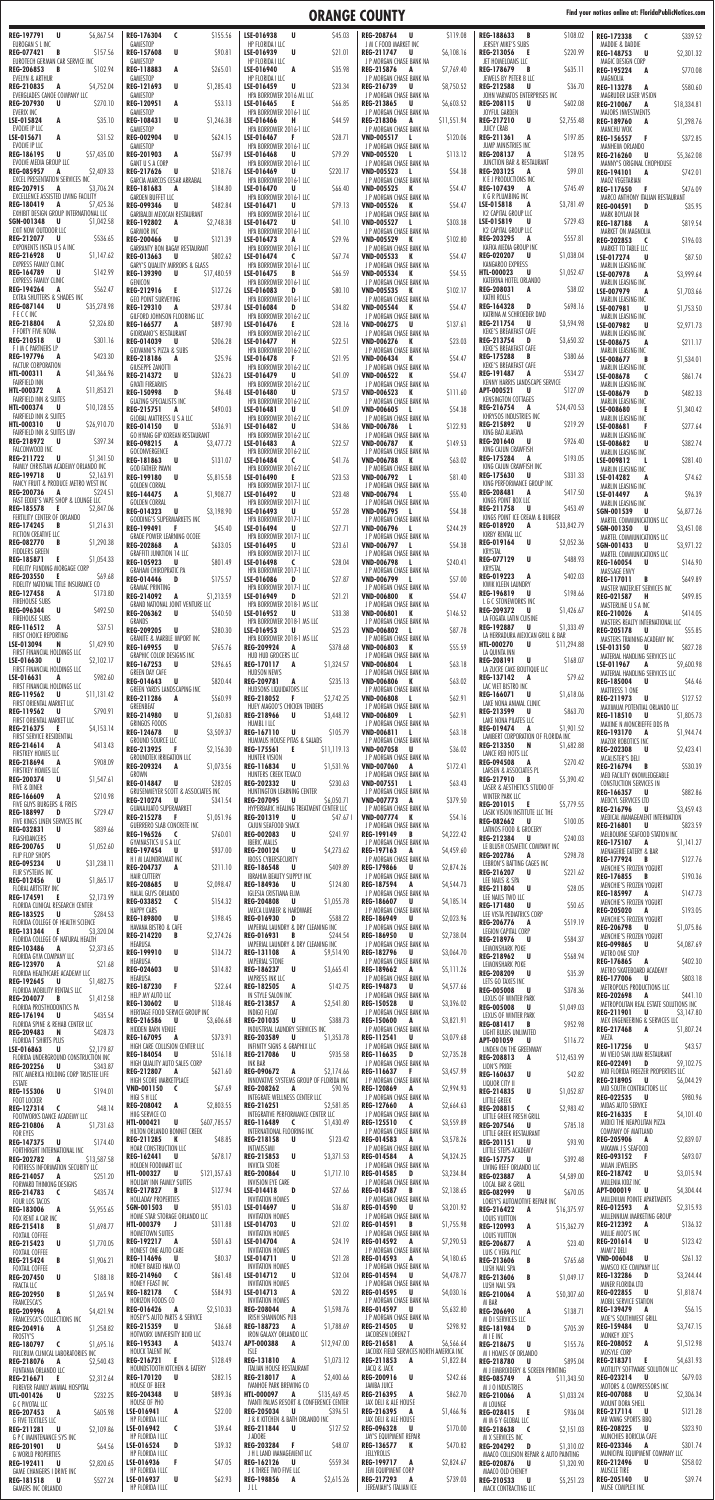## Find your notices online at: FloridaPublicNotices.com **COUNTY**

| REG-112241<br>U<br>\$3,355.75<br>MUSE GELATO                                | REG-190837<br>A<br>\$650.73<br>PAPYRUS                               | LSE-017264<br>U<br>\$84.48<br>PROPERTY OWNER 10 LLC                          | REG-212292 A<br>\$1,502.70<br>S W C ORLANDO S ORANGE AVE LLC                      | <b>REG-083333</b><br>M<br>\$684.12<br>SUNOCO                       | REG-120331<br>\$63.03<br>B<br>UNA DONNA PIU                           |
|-----------------------------------------------------------------------------|----------------------------------------------------------------------|------------------------------------------------------------------------------|-----------------------------------------------------------------------------------|--------------------------------------------------------------------|-----------------------------------------------------------------------|
| REG-213048<br>\$415.46<br>A                                                 | REG-094691 U<br>\$585.53                                             | LSE-017265<br>\$118.94<br>U                                                  | REG-201538 N<br>S359.83                                                           | REG-216910<br>\$221.62<br>U                                        | <b>REG-189785</b><br>\$731.10<br>B                                    |
| MY EYELAB                                                                   | PARAMOUNT PLUMBING INC                                               | PROPERTY OWNER 10 LLC                                                        | S X R MEDICAL LLC                                                                 | SUNSHINE STATE J D M INC                                           | UNIQUE DIAMOND BOUTIQUE LLC                                           |
| REG-212665<br>\$157.73<br>A<br>MYWAY AUTO GROUP                             | \$331.39<br>REG-212041<br>A<br><b>PARIS NAILS</b>                    | \$23.67<br>LSE-017266<br>U<br>PROPERTY OWNER 10 LLC                          | <b>REG-200880</b><br>\$5,466.89<br><b>U</b><br>SABOR DO SUL BRAZILIAN STEAK HOUSE | <b>REG-201834</b><br>\$530.52<br>U.<br>SUNWEAR                     | <b>REG-033964</b><br>D<br>\$12,914.49                                 |
| REG-199772<br>A<br>\$9,955.08                                               | REG-217129<br><b>U</b><br>\$535.38                                   | LSE-017267<br>\$25.10<br>A                                                   | <b>REG-203384</b><br>A<br>S245.30                                                 | \$159.79<br>REG-215364<br>U.                                       | UNITED ARTISTS THEATRE CIRCUIT INC                                    |
| N T A PIZZA LLC                                                             | PARKWAY CLEANERS                                                     | PROPERTY OWNER 10 LLC                                                        | SADDLE UP ALL AMERICAN BAR                                                        | SUPERDRY RETAIL LLC                                                | <b>REG-208431</b><br>A<br>\$138.45                                    |
| <b>REG-205259</b><br>U<br>\$535.38                                          | \$3,132.66<br><b>HTL-000147</b><br>A                                 | LSE-017268<br>\$41.71<br><b>C</b>                                            | REG-181198<br>\$397.28<br><b>U</b>                                                | \$4,388.35<br><b>REG-206597</b><br>L.                              | UNITED SLAB                                                           |
| NAIL LOUNGE<br><b>REG-217310</b><br>\$621.60<br>A                           | PARLIAMENT HOUSE MOTOR INN<br>HTL-000147<br>\$4,020.68<br>A          | PROPERTY OWNER 10 LLC<br>LSE-017014<br>D<br>S111.70                          | SAFFRON INDIAN CUISINE<br><b>REG-218038</b><br>\$2,296.06<br>A                    | SUPERDRY STORE<br><b>REG-032222</b><br>\$685.83<br>A               | REG-034196 A<br>\$2,525.66<br>UNITED TROPHY MANUFACTURING INC         |
| NAIL LOUNGE AT MILLENNIA LLC                                                | PARLIAMENT HOUSE MOTOR INN                                           | PROPERTY OWNER 10 LLC                                                        | SALAZAR EYECARE LLC                                                               | SUPERIOR DESIGN MONUMENTS CO                                       | REG-150162 U<br>\$1,059.65                                            |
| <b>REG-213858</b><br>\$26.88<br>A                                           | \$4,753.80<br><b>HTL-000147</b><br>A                                 | LSE-017015<br>\$40.27<br>D                                                   | REG-166463<br>A<br>\$1,311.19                                                     | <b>REG-182061</b><br>U<br>\$1,310.15<br>SUPERSHUTTLE ORLANDO       | UNITED WORLD SOCCER INC                                               |
| NAJ EYEBROW THREADING & NAILS INC<br>REG-011222<br><b>U</b><br>\$1,071.39   | PARLIAMENT HOUSE MOTOR INN<br>\$5,471.69<br><b>HTL-000147</b><br>A   | PROPERTY OWNER 11 LLC<br>LSE-017270<br>\$29.26<br>U                          | SAM SERVICE STATION INC<br>REG-215971 D<br>\$103.67                               | REG-194028<br>\$406.73<br>A                                        | REG-208475 U<br>\$7,822.95                                            |
| NATIONAL CYLINDER HEAD EXCHANGE                                             | PARLIAMENT HOUSE MOTOR INN                                           | PROPERTY OWNER 11 LLC                                                        | SAN MIGUEL MEXICAN GRILL CORP                                                     | SUPERSONIC OF FLORIDA INC                                          | UNITS ORLANDO MOVING & PORTABLE STORAGE                               |
| REG-214953<br>\$2,448.15<br>A                                               | \$6,454.69<br>HTL-000147<br>A                                        | LSE-017271<br>\$64.76<br>U                                                   | <b>REG-205895</b><br>\$1,299.61<br>A                                              | \$8,681.69<br><b>REG-084845</b><br>A                               | REG-034215 A<br>\$30,124.92<br>UNIVERSAL ENGINEERING SCIENCES INC     |
| NATIONAL MED GROUP LLC<br>REG-191761<br>\$4,452.30<br>U                     | PARLIAMENT HOUSE MOTOR INN<br><b>REG-000637</b><br>\$4,208.06<br>A   | PROPERTY OWNER 11 LLC<br>\$267.55<br>REG-213448<br>A                         | SANCTUM CAFE<br>REG-147586<br>U<br>\$340.02                                       | SURGICAL LICENSED WARD LLP<br><b>REG-186598</b><br>A<br>\$468.65   | REG-147217 A<br>\$551.38                                              |
| NATIONAL SUPER MARKET                                                       | PARTSFLEET INC                                                       | PROTEC BAG AMERICA INC                                                       | SAND LAKE CANCER CENTER PA                                                        | SUSHI HIBACHI                                                      | UNIVERSAL EVENT PHOTOGRAPHY                                           |
| <b>REG-203917</b><br>\$313.69<br>U                                          | <b>REG-209621</b><br>U<br>\$127.52                                   | REG-215124<br>\$604.76<br>U                                                  | <b>REG-207701</b><br>A<br>\$1,243.82                                              | <b>REG-206890</b><br>U<br>\$3,605.21                               | REG-034259 U<br>\$4,912.89                                            |
| NATIONWIDE FINANCIAL & FLEET SERVICES LLC<br>REG-201234<br>\$1,403.30<br>A  | PEAK INJURY & ORTHOPEDIC INC<br><b>REG-207247</b><br>B<br>\$5,295.96 | PULTE HOME CORP<br>REG-215125<br>\$604.76<br>U                               | SANDRO MAJE<br>REG-218083<br>U<br>\$525.38                                        | SUSHI YUMMY<br><b>REG-213750</b><br>U<br>\$2,616.69                | UNIVERSITY DENTAL GROUP PL                                            |
| NATURAL ICE FRUITS INC                                                      | PEARLE VISION                                                        | PULTE HOME CORP                                                              | SANJEAN FACILITY CARE INC                                                         | SUSURU                                                             | \$310.48<br>REG-171960 A                                              |
| REG-211186<br>U<br>\$1,663.24                                               | \$714.82<br>REG-190379<br>-F                                         | \$251.03<br><b>REG-215443</b><br>U                                           | REG-212474<br>S784.09<br>- F                                                      | REG-193165<br>\$181.88<br>A                                        | UPTOWN PARK WINE BAR<br>REG-212251 A<br>\$152.63                      |
| NEAR & TASTY LLC<br><b>REG-217603</b><br>U<br>\$380.84                      | PEP BOYS<br>N<br><b>REG-176034</b><br>\$1,790.97                     | PULTE HOME CORP<br>REG-211240<br>\$529.30<br>U                               | SAPORITO<br>REG-102098 E<br>\$2,611.57                                            | SYBAC SOLAR LLC<br><b>REG-170209</b><br><b>U</b><br>\$1,819.33     | URBAN STYLEZ SODO LLC                                                 |
| NEAR & TASTY LLC                                                            | PEP BOYS                                                             | PULTE HOME CORP                                                              | SAVANNAH GRAND OF MAITLAND                                                        | T & A LASER                                                        | REG-216222 U<br>\$123.14                                              |
| <b>REG-211330</b><br>\$2,324.20<br>U                                        | U<br>\$436.95<br><b>REG-201544</b>                                   | REG-207615<br>\$1,417.65<br><b>U</b>                                         | <b>REG-029548</b><br>\$7,038.70<br>A                                              | REG-213506<br>\$241.04<br>A                                        | V I P AUTO ENTERPRISE INC                                             |
| NEOSYSTEMS CORP<br><b>REG-190859</b><br>\$139.62<br>A                       | PEP BOYS<br><b>REG-003964</b><br>U<br>\$363.70                       | PULTE HOME CORP<br>\$183.98<br>REG-218413<br>H                               | <b>SCHWAB OFFICE PRODUCTS</b><br>REG-168873<br><b>U</b><br>\$126,749.81           | T D N GROUP LLC<br>REG-194859<br><b>U</b><br>\$489.23              | \$321.87<br>REG-215675 U<br>V I P PRODUCTIONS ORLANDO FL LLC          |
| NEW AGE REPROGRAPHICS LLC                                                   | PEP BOYS                                                             | PULTE HOME CORP                                                              | SEA WORLD PARKS & ENTERTAINMENT                                                   | T F FINAL MILE LLC                                                 | REG-202712 A<br>\$395.77                                              |
| <b>REG-206294</b><br>\$1,050.91<br>U                                        | \$574.17<br><b>REG-105438</b><br>A                                   | REG-218414<br>\$168.56<br>H                                                  | REG-212233 U<br>\$137.44                                                          | <b>REG-155592</b><br>\$3,199.76<br>A                               | <b>V MARKET</b>                                                       |
| NEWYU INC                                                                   | PEP BOYS<br>D                                                        | PULTE HOME CORP                                                              | SEALMASTER                                                                        | T G LEE FOODS INC<br>\$329.28<br>REG-210145<br>$\epsilon$          | \$1,334.82<br>PEX-000275<br>– U                                       |
| REG-215935<br>E.<br>\$257.24<br>NICHOLSON INJURY LAW PA                     | <b>REG-095942</b><br>\$2,771.86<br>PEP BOYS                          | REG-218415<br>\$168.56<br>H<br>PULTE HOME CORP                               | <b>REG-029705</b><br>U<br>\$1,017.92<br>SEARS ROEBUCK & CO                        | TACOS & TEQUILLA LLC                                               | VALENCIA PARK APARTMENTS                                              |
| REG-153488<br>\$4,288.92<br>A                                               | REG-125023<br>\$69.59<br>-F                                          | \$116.81<br>REG-218416<br>U                                                  | \$426.64<br>REG-091135<br>A                                                       | <b>REG-187452</b><br>\$536.65<br>U.                                | \$862.25<br>REG-164485 U<br>VALET MANAGEMENT SERVICES INC             |
| NICKELODEON RECREATION GROUP<br><b>REG-204288</b><br>\$525.71<br>U          | PEP BOYS<br>U<br>\$719.17<br><b>REG-147844</b>                       | PULTE HOME CORP<br>\$643.04<br>REG-218417<br>D                               | SEIDEL HOLDINGS LLC<br>REG-120519<br>\$4,271.41<br>– U                            | TACOS EXPRESS INC<br>REG-215386<br>\$2,073.37<br>A                 | REG-185630 E<br>\$352.82                                              |
| NOEL SERVICES AUTO MECHANIC & BODY SHOP                                     | PEP BOYS                                                             | PULTE HOME CORP                                                              | SELECT PROCESSING OF ORLANDO INC                                                  | TACTICAL BREWING CO                                                | VALIDATED CUSTOM SOLUTIONS FLORIDA LLC                                |
| REG-217528<br>A<br>\$4,189.74                                               | REG-131796<br>U<br>S444.13                                           | <b>REG-218418</b><br>\$203.40<br>D                                           | <b>REG-008689</b><br>– U<br>S443.94                                               | \$373.94<br>LSE-016073<br>D                                        | REG-088774 B<br>\$36.77                                               |
| NONA DENTAL ARTS<br><b>REG-209752</b><br>\$35,077.23<br>A                   | PEP BOYS<br><b>REG-012749</b><br>\$663.57<br>D                       | PULTE HOME CORP<br><b>REG-204031</b><br>\$3,504.69<br>A                      | SEMORAN FOOD MART<br><b>REG-185963</b><br>\$3,568.94<br>U                         | TAH 2017-1 BORROWER LLC<br>LSE-016441<br>\$74.70                   | VANSON ENTERPRISES INC                                                |
| NOPETRO ORLANDO LLC                                                         | PEP BOYS                                                             | PULTE HOME CORP                                                              | <b>SENOR FROGS</b>                                                                | TAH 2017-1 BORROWER LLC                                            | <b>REG-208488</b><br>– U<br>\$404.06<br>VELLISIMO CENTER              |
| <b>REG-137557</b><br>\$427.32<br>-E,                                        | REG-014342<br>\$2,142.02<br>A                                        | \$4,820.26<br>LSE-015181<br>D                                                | \$21.12<br>REG-216067<br>U                                                        | \$276.22<br>LSE-016442<br>U<br>TAH 2017-1 BORROWER LLC             | REG-216166<br>\$1,797.74<br>A                                         |
| NORTH AMERICAN TITLE CO<br>REG-209619<br>\$1,492.90<br>A                    | PEP BOYS<br><b>REG-025872</b><br>U<br>\$1,677.2]                     | PURE FLOW INC<br>\$2,444.10<br>LSE-015182<br>A                               | <b>SENOR PALETA</b><br><b>REG-207055</b><br>U<br>\$1,089.84                       | LSE-016443<br>U<br>\$1,410.91                                      | VELVET NAIL BAR                                                       |
| NORTHWEST FAMILY HEALTH CENTER LLC                                          | PEP BOYS                                                             | PURE FLOW INC                                                                | SERENDIPITY LOVING CARE LLC                                                       | TAH 2017-1 BORROWER LLC                                            | <b>REG-205665</b><br>\$273.86<br>A                                    |
| REG-218278<br>-E.<br>\$179.27                                               | U<br><b>REG-025873</b><br>\$2,725.57                                 | <b>REG-206755</b><br>A<br>\$20,510.74                                        | <b>REG-209037</b><br>U<br>\$10,561.05                                             | LSE-016444<br>U<br>\$256.96<br>TAH 2017-1 BORROWER LLC             | VENEZUELAN BURGER<br>\$1,319.40<br>REG-116671 A                       |
| NORXE AMERICA INC<br>\$1,795.58<br><b>REG-216454</b><br>A                   | PEP BOYS<br>U<br>\$2,074.45<br><b>REG-025874</b>                     | PURETEX SOLUTIONS<br>\$1,374.36<br>REG-027173<br>A                           | SEVEN ELEVEN STORE<br>\$696.61<br><b>REG-217320</b><br>A                          | \$58.38<br>LSE-016445<br>A                                         | VENUE TRADING CO                                                      |
| NOVELTY                                                                     | PEP BOYS                                                             | Q C LABORATORIES INC                                                         | SEVENTH SENSE BOTANICAL THERAPY                                                   | TAH 2017-1 BORROWER LLC                                            | U<br>\$125.01<br><b>REG-201497</b>                                    |
| REG-211992 U<br>\$364.41<br>NOVU DERMATOLOGY & INTERNAL MEDICINE            | REG-209913 A<br>\$156.84<br>PEPE'S CANTINA                           | <b>REG-165338</b><br>\$194.66<br>U<br>Q KARAOKE                              | REG-217321 U<br>\$909.93<br>SEVENTH SENSE BOTANICAL THERAPY                       | \$123.25<br>LSE-016446<br>A<br>TAH 2017-1 BORROWER LLC             | VENUS LE SPA                                                          |
| LLC                                                                         | <b>U</b><br><b>REG-185494</b><br>\$1,153.44                          | \$179.93<br><b>HTL-000028</b><br>A                                           | REG-216895 U<br>\$570.20                                                          | LSE-016447<br>\$52.46<br>B                                         | REG-218654 A<br>\$9,150.61                                            |
| REG-181205 B<br>\$2,020.26                                                  | PEPERONCINO INC                                                      | QUALITY INN & SUITES DOWNTOWN                                                | SEVENTH SENSE BOTANICAL THERAPY                                                   | TAH 2017-1 BORROWER LLC<br>LSE-016448<br>\$71.88<br>.F             | VERSACE<br>REG-216575 U<br>\$9,836.02                                 |
| NUVO CO<br>REG-218935 A<br>\$1,391.17                                       | REG-165654 A<br>\$961.51<br>PEPPY BISTRO                             | <b>REG-008686</b><br>U<br>\$1,016.16<br>QUICK FUEL LLC                       | REG-209628 U<br>\$239.49<br>SFIHA'S DELIVERY LLC                                  | TAH MS BORROWER LLC                                                | VETERANS SITE DEVELOPMENT INC                                         |
| O M R PILATES LAKE NONA LLC                                                 | \$59.15<br>REG-126009<br>B                                           | \$398.60<br><b>REG-206098</b><br>U                                           | \$1,508.32<br><b>REG-165265</b><br>U                                              | LSE-016449<br>\$334.84<br>U                                        | REG-199985 E<br>\$145.69                                              |
| <b>REG-205043</b><br>\$323.90<br>U                                          | PERFORMANCE MATTERS LLC                                              | QUICKLY CAFE                                                                 | SHELL SERVICE STATION                                                             | TAH MS BORROWER LLC<br>LSE-016450                                  | VIAAIR LLC                                                            |
| O MERCADO LLC                                                               | <b>REG-086423</b><br>\$2,665.89<br>A<br>PERFUMELAND OF ORLANDO INC   | <b>REG-205336</b><br>U<br>\$741.23                                           | <b>REG-030209</b><br>\$1,116.49<br>U                                              | U<br>\$1,060.75<br>TAH MS BORROWER LLC                             | <b>REG-078440</b><br>\$197.62<br>A                                    |
| <b>REG-205044</b><br>U<br>\$161.94<br>O TOWN BURGERS N WINGS                | <b>REG-185888</b><br>\$213.46<br>A                                   | QUISKEYA TRADING CORP<br>REG-199877<br><b>U</b><br>\$3,875.88                | SHONEY'S<br><b>REG-212564</b><br>A<br>\$844.44                                    | \$32.79<br>LSE-016451<br>U                                         | VIET GARDEN<br><b>REG-034681</b><br>\$1,577.24<br>U                   |
| REG-211187 H<br>\$154.73                                                    | PERFUMELAND OF ORLANDO INC                                           | R B C BANK GEORGIA NA                                                        | SHOTS ORLANDO                                                                     | TAH MS BORROWER LLC<br>LSE-016452<br>\$121.34<br>U                 | VILLAGE INN PANCAKE HOUSE                                             |
| OAKLAND MANOR HOUSE LLC<br><b>REG-206504</b><br>\$347.46<br>A               | \$166.11<br>REG-189759 A<br>PERFUMELAND OF ORLANDO INC               | <b>REG-027370</b><br>\$83.82<br>A<br>R DEVIE INC                             | \$229.80<br>REG-196724<br>U<br>SIGNATURE INDIA ORLANDO                            | TAH MS BORROWER LLC                                                | REG-206366 U<br>\$3,092.90                                            |
| OAKZ MEDIA LLC                                                              | REG-032200 A<br>\$55.12                                              | REG-181123 A<br>\$93.40                                                      | REG-205615 A<br>\$4,420.01                                                        | \$97.65<br>LSE-016453<br>A                                         | VINES WINES & SPIRITS                                                 |
| <b>REG-194449</b><br>\$228.50<br>- E                                        | PERSHING FOOD MART                                                   | R J GLAMOUR & INNOVATION INC                                                 | SIGNATURE NAIL SYSTEMS LLC                                                        | TAH MS BORROWER LLC<br>LSE-016454<br>\$35.68<br>A                  | REG-034724 A<br>\$772.64<br><b>VIRGIN HOLIDAYS</b>                    |
| OLEA MAITLAND FL LLC<br>REG-211667<br>\$973.52<br>A                         | REG-218790 E<br>\$500.88<br>PERSONAL RECOVERY NETWORK LLC            | REG-167145<br>\$156.40<br><b>U</b><br>R KIDS CLOTHES LLC                     | \$914.30<br>REG-164943 U<br>SINGH'S ROTI SHOP                                     | TAH MS BORROWER LLC                                                | \$515.57<br>REG-034728 U                                              |
| OLEA MEDITERRANEAN RESTAURANT                                               | REG-218432 F<br>\$817.45                                             | <b>REG-205426</b><br>\$229.28<br><b>U</b>                                    | REG-202123 U<br>\$2,088.97                                                        | LSE-016455<br>A<br>\$138.70                                        | VISION BUSINESS PRODUCTS INC                                          |
| <b>REG-192260</b><br>\$222.32<br>U<br>ONCE UPON A CHILD                     | PERSONAL RECOVERY NETWORK LLC                                        | R M A MEDICAL CENTERS OF FLORIDA LLC                                         | SINHA BRAZILIAN STEAK HOUSE                                                       | TAH MS BORROWER LLC<br>\$194.93<br>LSE-016074<br>D                 | REG-197433 U<br>\$180.15                                              |
| <b>REG-205060</b><br>\$1,175.48<br>A                                        | REG-197330 U<br>\$1,007.18<br>PETERSENDEAN ROOFING & SOLAR INC       | REG-217199<br>\$27,965.35<br>A<br>R NINE RONALDO ACADEMY                     | REG-217891 U<br>\$730.99<br>SIX DEGREES OF WELLNESS LLC                           | TAH MS BORROWER LLC                                                | VIVID SMILES DENTAL LAB LLC<br>\$138.71<br>REG-217037 A               |
| ONE & ONLY BRIDAL BOUTIQUE LLC                                              | REG-212061 U<br>\$21.11                                              | REG-173129<br>\$121.14<br>U                                                  | <b>REG-218138</b><br>\$57.96<br><b>U</b>                                          | <b>REG-207636</b><br>U.<br>\$316.56<br>TAMALE & COMPANY LLC        | <b>VIXEN FITNESS</b>                                                  |
| <b>REG-099004</b><br>\$434.67<br>B<br>ONE EIGHT HUNDRED FLOWERS WINTER PARK | PHALANX STRENGTH & CONDITIONING<br>REG-198406 F<br>\$1,790.11        | R TEAM AUTOBODY & COLLISION INC<br>REG-176640 A<br>\$2,486.41                | SKIN CONCIERGE MED SPA<br>REG-199559 A<br>\$645.15                                | REG-181548<br>\$257.11<br>A                                        | \$915.45<br>REG-179788 A                                              |
| REG-216937 U<br>\$1,559.52                                                  | PHO REAL LLC                                                         | RAGAZZI'S PIZZA & RESTAURANT                                                 | SKY DISASTER RESTORATION INC                                                      | TAQUERIA AMECA JALISCO<br>\$20.46<br>REG-193465<br>-F.             | VUE AT LAKE EOLA CONDOMINIUM                                          |
| ONE STOP TRUCK &<br>TRAILER PARTS OF ORLANDO                                | REG-085708 A<br>\$145.93                                             | REG-213160 A<br>\$455.89                                                     | REG-136754 U<br>\$16,201.44                                                       | TAQUERIA EL ALACRAN INC                                            | REG-153775 U<br>\$209.06<br>W & K LAWN SERVICE                        |
| <b>REG-202004</b><br>\$1,694.37<br>B                                        | PHYSICAL MEDICINE PAIN CENTER PA<br>REG-210666<br>A<br>\$2,365.61    | RAMEN<br>REG-209305 D<br>\$15,519.28                                         | SKY LIMIT EQUIPMENT LLC<br>REG-146781 A<br>\$360.06                               | REG-202291<br>U<br>\$131.60                                        | REG-034908 U<br>\$2,975.70                                            |
| ONE THOUSAND THIRTY FIVE N                                                  | PIG FLOYDS URBAN BARBAKOA                                            | RANDALL ARCHITECTURAL IRONWORK                                               | SKY RESORT MANAGEMENT LLC                                                         | TAQUERIA EL ALACRAN NO TWO INC<br>\$585.03<br>REG-200313<br>D      | WACO SCAFFOLDING &                                                    |
| ORLANDO AVENUE LLC<br>REG-217663<br>\$254.68<br>U                           | REG-026314 N<br>\$1,993.32<br>PINE CASTLE ANIMAL CARE CENTER LLC     | <b>REG-179805</b><br>\$42,886.31<br><b>D</b><br>RANDALL MECHANICAL INC       | <b>HTL-000369</b><br>\$4,212.15<br>– U<br>SLEEP INN & SUITES                      | TARTINI AT ROCK SPRINGS RIDGE LLC                                  | EQUIPMENT COMPANY INC                                                 |
| ONIFADE DANIEL OYEYEMI                                                      | REG-031089 E<br>\$3,563.10                                           | <b>REG-210844</b><br>\$33,367.44<br>D                                        | REG-213655 U<br>\$2,907.96                                                        | REG-215456<br>\$1,918.73<br>A<br>TASHA R                           | REG-208511 U<br>\$6,280.59<br>WAHLBURGERS                             |
| <b>REG-006438</b><br>\$4,566.57<br>A                                        | PINNACLE                                                             | RANDALL SITE COMPANY INC                                                     | SMASHBURGER                                                                       | REG-114828 A<br>\$1,332.95                                         | REG-173510 U<br>\$42,289.08                                           |
| OPHTHALMIC PARTNERS OF FLORIDA PA<br><b>REG-024618</b><br>\$2,349.25<br>A   | REG-209627 C<br>\$235.34<br>PINOTTI'S PIZZA                          | <b>REG-107567</b><br>\$3,860.28<br>U<br>RANDY SUGGS LANDSCAPING INC          | REG-215404<br>\$9,319.74<br>A<br>SMASHBURGER                                      | <b>TASTY WOK</b>                                                   | WALDORF ASTORIA GOLF CLUB                                             |
| ORANGE LEGAL INC                                                            | <b>REG-026357</b><br>U<br>\$1,060.46                                 | <b>REG-208574</b><br>\$544.14<br>U                                           | REG-198905<br>U<br>\$4,650.09                                                     | <b>REG-205738</b><br>- U<br>\$60.93<br>TCC MOBILE WIRELESS LLC     | <b>HTL-000420</b><br><b>U</b><br>\$331,683.50                         |
| <b>REG-201626</b><br>\$1,188.61<br>A<br>ORANGE THEORY FITNESS               | PIRATE'S COVE<br><b>REG-092770</b><br>U<br>\$10,995.18               | RASA ASIAN STREET FOOD<br><b>REG-186569</b><br>B<br>\$3,159.67               | SMASHBURGER<br>REG-199012<br>\$4,945.97<br>A                                      | \$138.45<br>REG-181705<br>A                                        | WALDORF ASTORIA ORLANDO<br>REG-208516 A<br>\$613.19                   |
| REG-197972<br>\$2,046.21<br>U                                               | PIRATES DINNER ADVENTURE                                             | RAVENOUS PIG                                                                 | SMASHBURGER                                                                       | TEE SHIRT SHOP INC<br>\$344.06<br>REG-092752<br>A                  | WARRIOR SPORTS PARK LLC                                               |
| ORANGE THEORY FITNESS<br>REG-201627<br>\$2,745.15<br>U                      | <b>REG-026366</b><br>\$441.16<br>U<br>PISA PIZZA                     | \$622.10<br>LSE-014469<br>- F<br>RAYMOND LEASING CORP                        | <b>REG-132884</b><br>\$2,602.17<br>U<br>SMILE SOLUTIONS                           | THE CULINARY SOURCE LLC                                            | REG-215334 L<br>\$103.95                                              |
| ORANGETHEORY FITNESS                                                        | REG-122889 U<br>\$1,252.58                                           | REG-199293<br>\$8,969.04<br>A                                                | REG-216896<br>\$280.01<br><b>U</b>                                                | <b>REG-200759</b><br>\$413.80<br>$\epsilon$                        | WATSON CIVIL CONSTRUCTION INC                                         |
| REG-194211<br>U<br>\$2,762.62                                               | PIT STOP ORLANDO HAND WASH LLC                                       | REAL SIMPLE IDEAS LLC                                                        | SMILEDIRECTCLUB                                                                   | THE DIVE PLACE II LLC<br>REG-215137<br>-1<br>\$13,625.49           | REG-207075 A<br>\$334.99<br><b>WATSON LLP</b>                         |
| ORION TECHNOLOGIES LLC<br>REG-193997<br>\$581.51<br>A                       | REG-216001<br>\$232.19<br><b>U</b><br>PIZZA AT POINTE ORLANDO        | <b>REG-208864</b><br>\$134.83<br><b>U</b><br>REDCONE                         | REG-216897 U<br>\$392.98<br>SMILEDIRECTCLUB                                       | THE VOID                                                           | REG-215922 C<br>\$122.04                                              |
| ORLACROSS LLC                                                               | REG-215999 D<br>\$84.71                                              | REG-207778 U<br>\$10,175.86                                                  | REG-217173 A<br>\$49.93                                                           | REG-032960 U<br>\$335.61<br>THINGS REMEMBERED INC                  | WHEEL KINGZ LLC                                                       |
| <b>REG-205078</b><br>\$257.11<br>A<br>ORLANDO AUTO MALL INC                 | PIZZA ONE NINE ZERO FIVE AP LLC<br>REG-216839 U<br>\$1,862.11        | REED GROUP MANAGEMENT LLC<br>REG-105816<br>\$41,884.32<br>B                  | SMILEDIRECTCLUB<br><b>REG-216553</b><br>\$123.42<br>U                             | REG-202371 U<br>\$1,478.57                                         | REG-186031 A<br>\$4,763.37<br>WHIRLYDOME                              |
| REG-219018<br>A<br>\$1,051.12                                               | <b>PIZZA PRESS</b>                                                   | REGAL CINEMA                                                                 | SMOKE PRO GALLERY                                                                 | THINKGEEK<br>\$1,225.63<br><b>REG-210283</b><br>A                  | \$641.54<br>REG-186031<br>A                                           |
| ORLANDO CITY AUTO BODY                                                      | $\overline{\mathsf{U}}$<br><b>REG-144264</b><br>\$424.52             | U<br>\$37,987.14<br><b>REG-107071</b>                                        | REG-198713 U<br>\$294.66                                                          | THIRTY NINE PINE                                                   | WHIRLYDOME                                                            |
| \$372.07<br>REG-217096<br>A<br>ORLANDO CITY DELI                            | PIZZERIA VALDIANO<br>REG-216031 U<br>\$536.65                        | REGAL CINEMA<br>REG-161645<br><b>U</b><br>\$30,324.70                        | SMOOTHIE KING<br>REG-201339 B<br>\$763.47                                         | \$1,105.92<br>REG-213884<br>- F                                    | \$503.38<br>REG-186031 A                                              |
| \$700.92<br>REG-075983 A                                                    | PJS TIRE WHOLESALE LLC                                               | REGAL CINEMA                                                                 | SMOOTHIE KING                                                                     | THREE IN ONE CAFE INC<br>REG-213886 F<br>\$560.46                  | WHIRLYDOME<br>REG-186031<br>A<br>\$420.50                             |
| ORLANDO DENTAL CARE INC<br><b>REG-026566</b><br>\$5,163.44                  | \$6,556.70<br>REG-126471 U<br>PLANET HOLLYWOOD                       | \$240.19<br>REG-119771 A<br>REGIS SIGNATURE SALON                            | \$127.25<br>REG-212517 U<br>SOLACE NAIL SPA LLC                                   | THREE SIXTY MEAT SHOP                                              | WHIRLYDOME                                                            |
| A<br>ORLANDO DINNER SHOW INVESTMENTS LLC                                    | REG-102683 U<br>\$5,786.44                                           | <b>REG-025436</b><br>\$4,305.13<br>B                                         | REG-210143 C<br>\$141.47                                                          | \$191.63<br>REG-033138<br>A<br>TIEN HUNG MARKET INC                | REG-035671<br>D<br>\$148.08                                           |
| <b>REG-007430</b><br>\$828.82<br>A                                          | PLANET HOLLYWOOD                                                     | REHABILITATION CENTER OF WINTER PARK                                         | SONSAKA ICE LLC                                                                   | REG-217333<br>\$3,594.98<br>U.                                     | WHITE SAND NURSERY GROUP<br>\$139.88                                  |
| ORLANDO ENDODONTICS<br><b>REG-205082 U</b><br>\$117.73                      | REG-084797 L<br>\$80,646.51<br>PLANET HOLLYWOOD                      | REG-175762 A<br>\$279.86<br>RELAX THE BACK                                   | REG-218849 B<br>\$356.50<br>SOUL FUEL INC                                         | TIJUANA FLATS BURRITO CO                                           | REG-209681 A<br>WHOLESALE WEDDING CHAIR COVERS INC                    |
| ORLANDO FAMILY PHYSICIANS LLC                                               | \$23,253.66<br>LSE-006267<br>- 1                                     | \$351.20<br>REG-138593 A                                                     | REG-147613 A<br>\$1,234.54                                                        | REG-218191 A<br>\$136.08<br>TIN & TACO                             | REG-212308 U<br>\$122.40                                              |
| <b>REG-206421</b><br>\$6,496.19<br>U<br>ORLANDO HEALTH IMAGING CENTER       | PLANET HOLLYWOOD MEMORABILIA INC<br>LSE-011050<br>\$720.52<br>K      | RELEVANT MEDIA GROUP INC<br><b>APT-000301</b><br>\$2,932.14<br>A             | SOUNDBAR SCREAMS<br><b>APT-000426</b><br><b>U</b><br>\$61.33                      | REG-212629 A<br>\$1,903.88                                         | WINEY WENCH LLC                                                       |
| REG-146127<br><b>U</b><br>\$5,488.64                                        | PLANET HOLLYWOOD MEMORABILIA INC                                     | RESERVE I AT ROSEMONT                                                        | SOUTH RIDGE APARTMENTS LLC                                                        | TIN & TACO                                                         | REG-207468 U<br>\$1,485.75                                            |
| ORLANDO HEART & VASCULAR CENTER LLC                                         | REG-205212 U<br>\$833.29                                             | REG-205412 A<br>\$6,219.62                                                   | REG-030932 U<br>\$1,120.46                                                        | <b>REG-204249</b><br><b>U</b><br>\$58.23<br>TITLE BOXING CLUB      | WING STOP<br>REG-207471 A<br>\$2,428.50                               |
| REG-082955 A<br>\$2,101.34<br>ORLANDO LAKE WHIPPOORWILL KOA                 | PLAYOFFS BARBERSHOP<br>REG-206417 A<br>\$1,922.14                    | RESOULUNA ADVANCED AESTHETIC THERAPY<br><b>REG-206433</b><br>\$1,537.22<br>B | SOUTHEAST MARINE SALES & SERVICES INC<br>REG-158286 A<br>\$757.80                 | LSE-012327<br>\$46.98<br>U.                                        | WING STOP                                                             |
| REG-208977 A<br>\$1,213.77                                                  | POINT OF VIEW                                                        | RICE & BEANS COCINA LATINA                                                   | SOUTHERN NIGHTS THEATER                                                           | TOMCO TWO SYSTEMS CO<br><b>REG-205472</b><br>\$323.90<br><b>U</b>  | REG-142105 A<br>\$1,699.04                                            |
| ORLANDO MEATS                                                               | <b>REG-172373</b><br>\$1,315.29<br>A                                 | <b>REG-165529</b><br>\$298.54<br>U<br>RICE & BEANS COCINA LATINA             | REG-177383 A<br>\$349.35                                                          | TONYS AUTO SHOP LLC                                                | WINGHOUSE                                                             |
| <b>HTL-000273</b><br>U<br>\$6,587.07<br>ORLANDO METROPOLITAN RESORT         | POINT ORLANDO RESORT CONDO<br>REG-212090 U<br>\$127.52               | REG-199701<br>\$751.01<br><b>U</b>                                           | SOUTHERN TRIAL COUNSEL PLC<br>REG-115357 U<br>\$729.13                            | REG-209789 U<br>\$7,206.45                                         | REG-035524 C<br>\$2,813.49<br>WINTER GARDEN BOWL                      |
| APT-000252<br>\$879.25<br>A                                                 | POLISH NAIL BAR & SPA LLC                                            | RICO FOODS COMPANY                                                           | SOUTHERN TURF MANAGEMENT LLC                                                      | TOP DOG EXPRESS<br>REG-203099 F<br>\$2,131.83                      | REG-162307 U<br>\$2,599.56                                            |
| ORLANDO ON THE LAKE APARTMENTS<br><b>REG-024990</b><br>U<br>\$1,400.16      | REG-208816 U<br>\$3,017.39<br>POLLUX GOLD LLC                        | <b>REG-209306</b><br>\$716.94<br>D<br>RICO PAN BAKERY CAFE APOPKA            | REG-201218 A<br>\$674.61<br>SOUTHWEST ANESTHESIA &                                | TOP GUN ORLANDO LLC                                                | WINTER PARK BUSINESS INC                                              |
| ORLANDO SMILES INC                                                          | \$12,798.76<br>REG-168636 A                                          | REG-217240 U<br>\$21.11                                                      | PAIN MANAGEMENT PA                                                                | REG-218312<br>\$12,033.99<br>A<br>TORI TORI ORLANDO LLC            | REG-137363 B<br>\$534.20                                              |
| REG-201437 A<br>\$153.92                                                    | POLO RALPH LAUREN                                                    | RIDE FOUR U LLC                                                              | REG-175864 U<br>\$1,947.96                                                        | REG-120311<br>U.<br>\$242.63                                       | WINTER PARK HEALTH & FITNESS LLC<br>REG-185106 B<br>\$1,551.70        |
| ORLANDO SMOKE SHOP<br>REG-213877 A<br>\$501.63                              | <b>REG-107784</b><br><b>U</b><br>\$18,086.80<br>POLO RALPH LAUREN    | <b>REG-147256</b><br>\$1,388.76<br>A<br>RIEKER & ASSOCIATES INC              | SOUTHWEST MEGA MEATS SUPER MARKET<br>REG-031088 U<br>\$60.81                      | TOTAL HEALTH CHIROPRACTIC SOLUTIONS LLC                            | WINTER PARK ONCOLOGY                                                  |
| ORLANDO SPORTS MEDICINE GROUP INC                                           | REG-158421 U<br>\$4,187.33                                           | <b>REG-007078</b><br>\$730.43<br>- F                                         | SOUTHWOOD INDUSTRIES                                                              | REG-217397<br><b>U</b><br>\$127.25<br>TOTAL PROPERTY MAINTENANCE & | REG-185257 U<br>\$73.57                                               |
| REG-122934<br>\$969.90<br><b>U</b><br>ORLANDO SPORTS MEDICINE GROUP INC     | POLO RALPH LAUREN CHILDREN<br>REG-190382 A<br>\$3,008.98             | RIGHTWAY FOOD STORE<br><b>REG-028263</b><br>U<br>\$3,457.47                  | REG-102162 U<br>\$459.65<br>SOUTHWOOD LANDSCAPING                                 | LANDSCAPPING II LLC                                                | WONDERLAND CREATIVE GROUP<br>REG-208564 U                             |
| <b>REG-194588</b><br>\$127.73<br>A                                          | POLO RALPH LAUREN CHILDREN                                           | RIO PINAR GOLF CLUB LLC                                                      | REG-218910 U<br>\$2,310.38                                                        | <b>HTL-000188</b><br>\$13,020.01<br>M<br>TRAVELODGE INN & SUITES   | \$122.14<br>WONDERLANDS FOOD INC                                      |
| ORLANDO URBAN REALTY LLC                                                    | REG-202236 U<br>\$731.31                                             | REG-188441<br>\$1,075.69<br>A                                                | SPA BLUE LLC                                                                      | <b>REG-205488</b><br>A<br>\$180.53                                 | REG-191541 U<br>\$31,199.49                                           |
| REG-216012<br>\$557.99<br><b>U</b><br>ORLANDO VAPE & SMOKE SHOP LLC         | POP PARLOUR<br>\$877.53<br>REG-174968 A                              | ROBERT GRAHAM RETAIL LLC<br>REG-203111 U<br>\$854.09                         | REG-212217 U<br>\$123.14<br>SPECIALTY GOVERNMENT SERVICES                         | TREND TRAVEL U S A                                                 | WORLD WRESTLING ENTERTAINMENT                                         |
| <b>REG-090984</b><br>\$279.03<br>A                                          | PREFERENCE MANAGEMENT CORP                                           | ROBERT GRAHAM RETAIL LLC                                                     | REG-182425 A<br>\$40.93                                                           | REG-191224 U<br>\$1,955.10<br>TRI ED DISTRIBUTION INC              | REG-094075 K<br>\$3,368.34                                            |
| ORLANDO WOMEN'S CENTER LLC                                                  | REG-002510 U<br>\$1,014.78                                           | REG-218981 U<br>\$69.30                                                      | SPRY LLC                                                                          | REG-021159<br>\$4,225.99<br>A                                      | WYLAND GALLERIES OF FLORIDA<br>REG-133158 U<br>\$119.78               |
| REG-201442 A<br>\$1,228.16<br>ORTHOPEDIC & NEUROSURGERY OF                  | PREGIS INNOVATIVE PACKAGING INC<br>REG-026761 U<br>\$644.31          | ROCK BAND KARAOKE INC<br>APT-000652<br>\$1,382.12<br>U                       | REG-215385 U<br>\$9,132.50<br>SQUARETRADE INC                                     | TRIAD ISOTOPES INC<br>REG-162662<br>A<br>\$30,313.30               | WYLAND GALLERIES OF FLORIDA LTD                                       |
| FLORIDA LLC                                                                 | PREMIER ACADEMY INC                                                  | <b>ROLLING HILLS</b>                                                         | REG-207674 U<br>\$545.40                                                          | TRIAD ISOTOPES INC                                                 | REG-202710 E<br>\$1,247.21                                            |
| REG-173660 A<br>\$2,375.87<br>OU METAL                                      | VND-004624 U<br>\$94.37<br>PREMIER AMUSEMENTS INC                    | <b>REG-088071</b><br>U<br>\$901.79<br>ROMANO'S MACARONI GRILL                | STEAK ON FIRE LLC<br>REG-201905 U<br>\$129.90                                     | REG-017929<br>\$724.40<br>A                                        | X O S DIGITAL                                                         |
| <b>REG-204122</b><br>\$107.53<br>$\blacksquare$                             | REG-203691 U<br>\$16,422.48                                          | REG-199720 U<br>\$1,979.28                                                   | <b>STEPS N Y</b>                                                                  | TROPICAL CLEANERS J S LLC<br>REG-216148<br>\$1,390.10<br>U         | REG-217498 U<br>\$1,150.38<br>XIMI VOGUE LIFE                         |
| OUTDOOR IMAGE INC                                                           | PREMIER SUPERMARKET LLC                                              | ROSES                                                                        | REG-216090 U<br>\$656.99                                                          | TROPICAL SMOOTHIE CAFE                                             | REG-177916<br>\$229.35<br>B                                           |
| <b>REG-188669</b><br>\$1,938.61<br>A<br>OUTER LIMITZ ORLANDO                | REG-210297 A<br>\$461.29<br>PREMIUM NATURAL STONES LLC               | REG-198172 A<br>\$811.09<br>ROYAL GRAFFIX                                    | STEVEN TYLERS LIQUIDATION WAREHOUSE<br>REG-174840 U<br>\$184.61                   | REG-122241<br>A<br>\$517.37<br>TROPICAL SMOOTHIE CAFE              | YOGURTLAND                                                            |
| REG-217127<br>\$19,018.84<br>U                                              | REG-210970 C<br>\$3,948.00                                           | <b>REG-209559</b><br>D<br>\$3,887.05                                         | STOGIES AT THE DELLAGIO LLC                                                       | REG-187516<br>\$84.66<br>A                                         | REG-202325 U<br>\$4,526.49                                            |
| OX GRILL RESTAURANT                                                         | PREMIUM PAINTING SERVICES                                            | ROYAL PETS MARKET & RESORT APOPKA LLC                                        | REG-153130 C<br>\$4,857.27                                                        | TROPICAL SMOOTHIE CAFE                                             | YOUFIT HEALTH CLUB<br>REG-202326 A<br>\$4,588.24                      |
| <b>REG-217857</b><br>\$882.76<br>B<br>OXXO CARE CLEANERS                    | LSE-017020<br>\$56.24<br>- E<br><b>PRESTO</b>                        | \$335.33<br>APT-000068<br>U<br>ROYAL PLACE APARTMENTS                        | STONEYBROOK WEST GOLF &<br>COUNTRY CLUB LLC                                       | <b>REG-130463</b><br>\$183.08<br>U<br>TROPICANA FRUIT SMOOTHIES    | YOUFIT HEALTH CLUB                                                    |
| <b>REG-202331</b><br>U<br>\$4,003.74                                        | \$70.27<br>LSE-017021<br>A                                           | \$4,953.77<br>REG-217687<br>A                                                | \$30,915.53<br>REG-031727 U                                                       | REG-211088<br>\$48.54<br>$\epsilon$                                | REG-198725 U<br>\$3,778.94                                            |
| OXXO CARE CLEANERS<br>REG-203616<br>\$392.25                                | <b>PRESTO</b><br>U<br>LSE-017022<br>\$58.99                          | RUKUS CYCLING LAKE NONA LLC<br>REG-203109<br>\$1,882.65                      | STRATES HOLDING CORP<br>REG-218212<br>\$219.29<br><b>U</b>                        | U D D CONSTRUCTION LLC                                             | YOUFIT HEALTH CLUB                                                    |
| A<br>OXXO CLEANERS                                                          | PRESTO                                                               | A<br>RUSTEAK AT COLLEGE PARK                                                 | STREETWISE URBAN FOOD                                                             | REG-218687 A<br>\$730.57<br>U HAUL                                 | \$382.95<br>REG-217140 A                                              |
| \$462.46<br><b>REG-002678</b><br>U                                          | LSE-017023 A<br>\$92.02                                              | \$1,721.47<br>REG-187408 F                                                   | REG-207642 A<br>\$1,677.28                                                        | \$2,327.33<br>REG-216757                                           | YOUR PIE<br>REG-216419 A<br>\$1,807.24                                |
| P H B ENGINES<br><b>REG-183400</b><br><b>U</b><br>\$2,192.43                | <b>PRESTO</b><br>LSE-017024<br>U<br>\$79.42                          | RUSTEAK RESTAURANT & WINE BAR<br>\$609.46<br>REG-209805<br>U                 | STUBBORN MULE<br>REG-214342 A<br>\$691.69                                         | <b>UPS STORE</b><br>REG-216757<br>\$1,791.77<br>A                  | Z ASIAN VIETNAMESE KITCHEN                                            |
| PACK FOUR U CORP                                                            | <b>PRESTO</b>                                                        | S C R CLEANERS                                                               | STUDIO SAY SO INC                                                                 | <b>UPS STORE</b>                                                   | REG-214015 A<br>\$393.82                                              |
| REG-025253 D<br>\$873.65                                                    | LSE-017025<br>U<br>\$56.96                                           | REG-212512 U<br>\$836.75                                                     | REG-198375 A<br>\$197.89                                                          | <b>REG-014706</b><br>\$1,096.98<br>A                               | ZAMAN CUISINE                                                         |
| PALACE DRY CLEANERS<br><b>REG-175228</b><br>U<br>\$2,380.18                 | <b>PRESTO</b><br>REG-202454 U<br>\$1,279.35                          | S D C ORLANDO BOTANICALS LLC<br>REG-209966 A<br>\$382.95                     | <b>STYLE ENCORE</b><br>REG-216940<br>U<br>\$327.98                                | U R S CORPORATION SOUTHERN<br>REG-114279<br>U<br>\$261.03          | REG-216123 U<br>\$1,435.15<br>ZARUBINA LEONTYEVA LLC DBA ROYAL MIRAGE |
| PALISADES RESORT                                                            | PRIMUS CROSSFIT                                                      | S M C CONSTRUCTION SOUTHEAST LLC                                             | SUGAR KING                                                                        | U S A AUTO FINANCE                                                 | REG-002836 U<br>\$3,963.54                                            |
| REG-216821 U<br>\$55.87<br>PALMETTO SOLAR LLC                               | REG-137252 C<br>\$4,500.47<br>PRISM ONE GROUP LLC                    | REG-207186 U<br>\$6,866.01<br>S S S DOWN TO EARTH OPCO LLC                   | REG-206582 L<br>\$1,330.75<br>SUGARBOO DESIGNS INC                                | REG-128290<br>\$2,604.86<br>A<br>U S AUTO WASH                     | ZEN OUTDOORS LLC                                                      |
| <b>REG-023340</b><br>\$343.89<br>U                                          | REG-207190 U<br>\$11,823.16                                          | REG-213892 U<br>\$119.08                                                     | REG-217786 U<br>\$293.99                                                          | REG-207119 A<br>\$7,162.59                                         | REG-121761 A<br>\$12,979.56                                           |
| PANDENTAL LLC                                                               | PRO DEMOLITION INC                                                   | STC                                                                          | SUMMERPORT SURGERY CENTER                                                         | UBREAKIFIX                                                         | ZENITH LIGHTING INC<br>REG-201715 U<br>\$202.79                       |
| REG-157695<br>\$39.50<br>U<br>PANERA BREAD                                  | LSE-016144<br>U<br>\$1,203.69<br>PRO VIGIL INC                       | REG-175899 A<br>\$933.07<br>S T V INC                                        | \$401.14<br>REG-217525 A<br>SUMMIT ATLANTIC PRODUCTIONS LLC                       | REG-212595<br><b>U</b><br>\$224.68<br>ULTIMATE OVERSTOCK LLC       | ZOE EVENTS LLC                                                        |
| REG-208293<br>\$270.10<br>U<br>PANOPTIC MEDIA MARKETING INC                 | LSE-017263<br>-E<br>\$23.77                                          | REG-200000 U<br>\$95.37                                                      | REG-083354 A<br>\$2,909.99                                                        | REG-215286<br>\$132.23<br>U                                        | REG-205771 U<br>\$3,644.90                                            |
|                                                                             | PROPERTY OWNER 10 LLC                                                | S THREE STRATEGIC SOLUTIONS LLC                                              | SUNNY FLORIDA DAIRY                                                               | ULTIMATE WELDING & REMODELING INC                                  | ZOMBIE OUTBREAK                                                       |